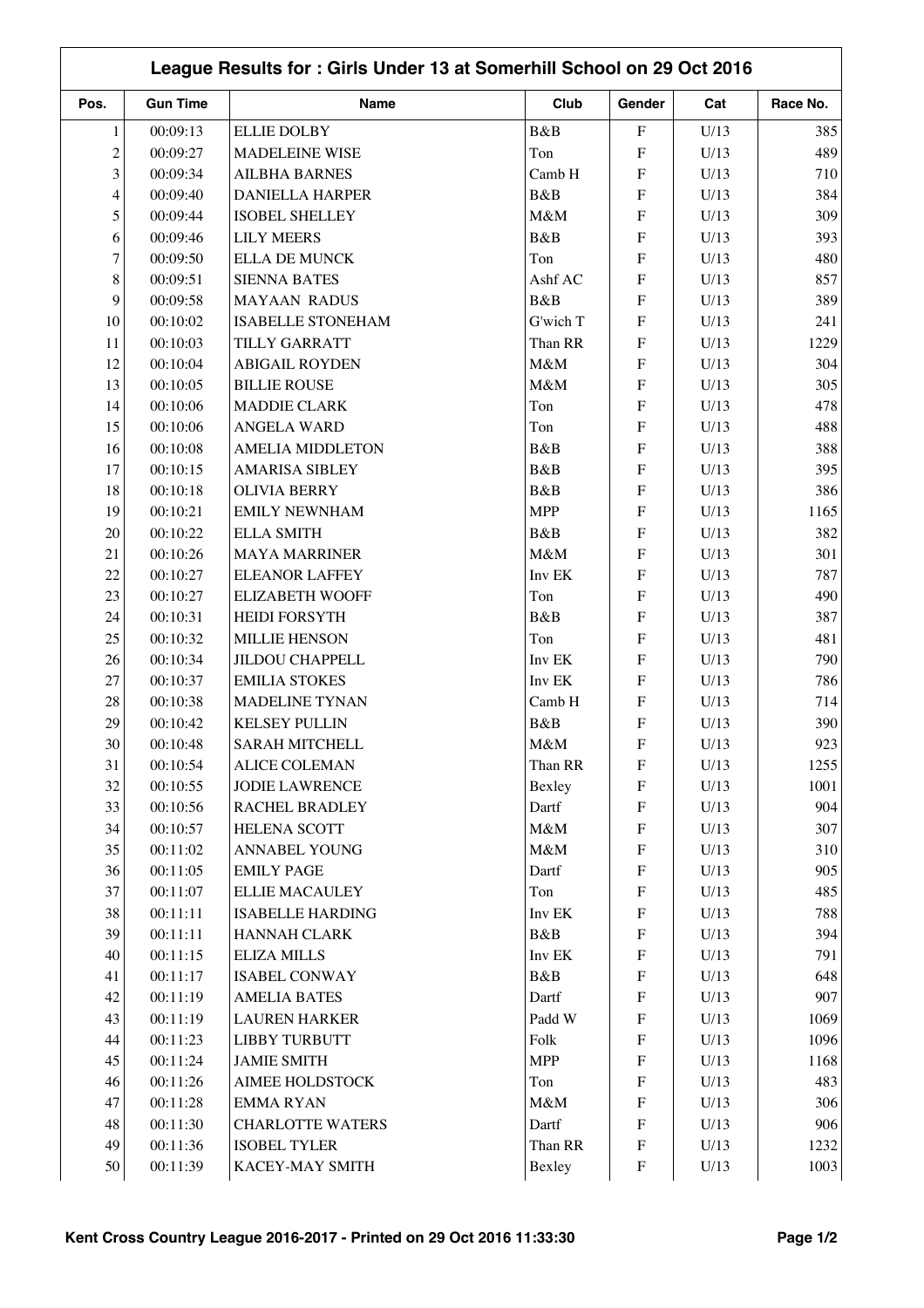| Pos.   | <b>Gun Time</b> | <b>Name</b>            | Club       | Gender       | Cat  | Race No. |
|--------|-----------------|------------------------|------------|--------------|------|----------|
| 51     | 00:11:40        | <b>OLIVIA YOUNG</b>    | Folk       | $\mathbf{F}$ | U/13 | 1076     |
| 52     | 00:11:42        | <b>AMBER CRUSH</b>     | Ton        | $\mathbf{F}$ | U/13 | 479      |
| 53     | 00:11:48        | <b>ENYA GIBBS</b>      | Med Tri    | $\mathbf{F}$ | U/13 | 655      |
| 54     | 00:11:49        | <b>BETHANY WAITE</b>   | Inv EK     | $\mathbf{F}$ | U/13 | 789      |
| 55     | 00:11:49        | <b>BEATRICE HESLOP</b> | Ton        | $\mathbf{F}$ | U/13 | 482      |
| 56     | 00:11:52        | <b>AMELIE KLANGA</b>   | G'wich T   | F            | U/13 | 236      |
| 57     | 00:11:52        | <b>AMELIE WILLARS</b>  | B&B        | $\mathbf{F}$ | U/13 | 979      |
| 58     | 00:11:54        | <b>ERIN HUGHES</b>     | M&M        | $\mathbf{F}$ | U/13 | 300      |
| 59     | 00:11:55        | SOPHIA KIRKMAN         | G'wich T   | F            | U/13 | 235      |
| 60     | 00:11:55        | <b>JESSIE SARGEANT</b> | Bexley     | $\mathbf{F}$ | U/13 | 989      |
| 61     | 00:11:58        | <b>LEORA MOLNAR</b>    | <b>MPP</b> | $\mathbf{F}$ | U/13 | 1166     |
| 62     | 00:12:01        | <b>MARTHA TATNELL</b>  | Weald Tri  | F            | U/13 | 1213     |
| 63     | 00:12:03        | FREYA BURTON-FRANKLIN  | G'wich T   | $\mathbf{F}$ | U/13 | 230      |
| 64     | 00:12:05        | <b>MOLLY DOVEY</b>     | Dartf      | $\mathbf{F}$ | U/13 | 909      |
| 65     | 00:12:11        | <b>ALICE GYDE</b>      | <b>MPP</b> | $\mathbf{F}$ | U/13 | 1167     |
| 66     | 00:12:12        | <b>KATIE STRINGER</b>  | M&M        | $\mathbf{F}$ | U/13 | 308      |
| 67     | 00:12:16        | <b>KATIE MARSH</b>     | Camb H     | F            | U/13 | 711      |
| 68     | 00:12:16        | <b>SOPHIE BURKETT</b>  | Bexley     | $\mathbf{F}$ | U/13 | 1004     |
| 69     | 00:12:21        | <b>ANNA HINSON</b>     | Ashf AC    | $\mathbf F$  | U/13 | 858      |
| 70     | 00:13:08        | <b>EMILY FRIMPONG</b>  | Bexley     | $\mathbf{F}$ | U/13 | 1008     |
| 71     | 00:13:22        | <b>MIA COX</b>         | M&M        | $\mathbf{F}$ | U/13 | 833      |
| $72\,$ | 00:13:30        | <b>CIARA HARROP</b>    | $M\&M$     | F            | U/13 | 299      |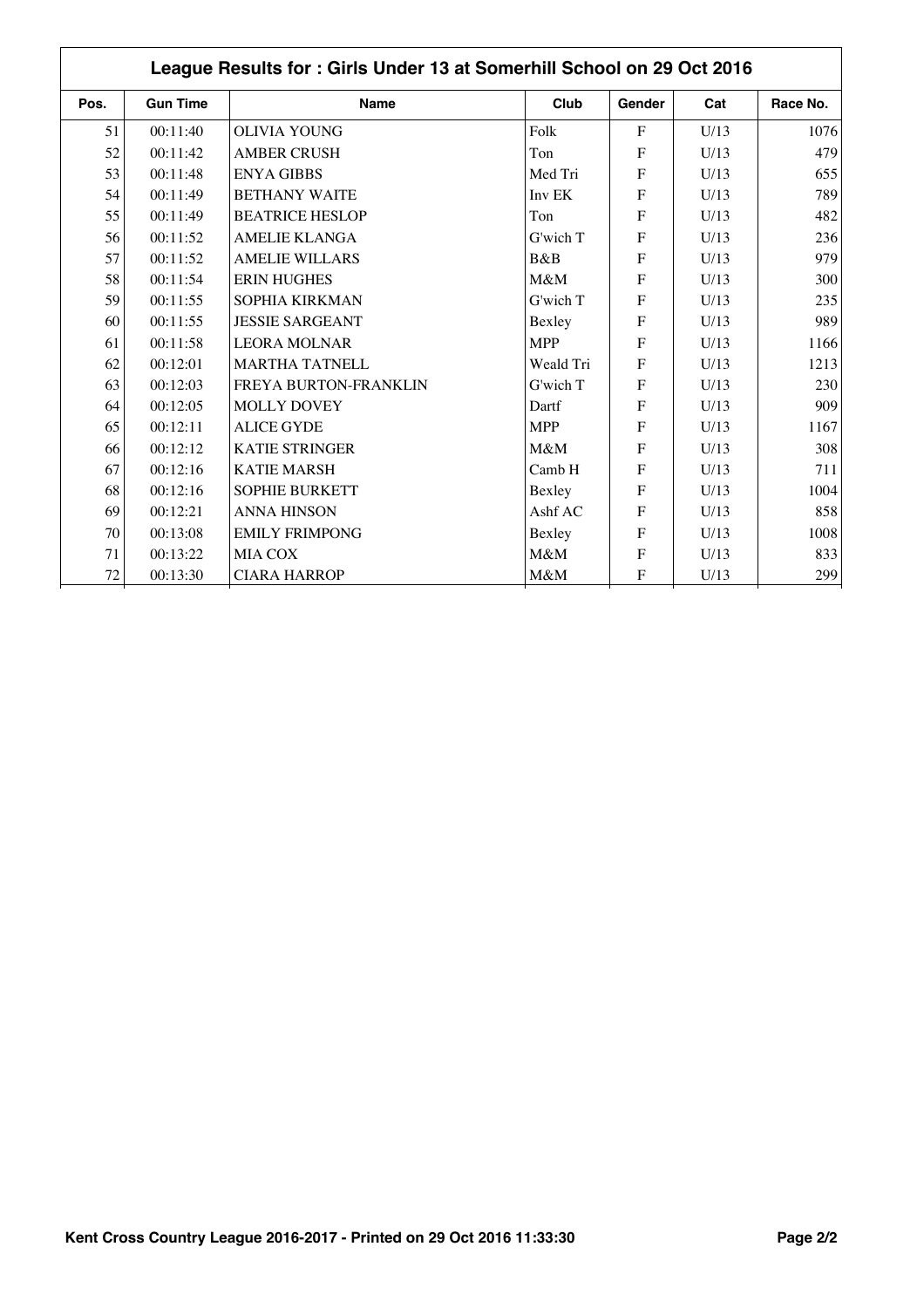|              | League Results for: Boys Under 13 at Somerhill School on 29 Oct 2016 |                             |          |              |      |          |  |  |
|--------------|----------------------------------------------------------------------|-----------------------------|----------|--------------|------|----------|--|--|
| Pos.         | <b>Gun Time</b>                                                      | Name                        | Club     | Gender       | Cat  | Race No. |  |  |
| $\mathbf{1}$ | 00:10:33                                                             | <b>MATTHEW TAYLOR</b>       | Ton      | $\mathbf M$  | U/13 | 507      |  |  |
| 2            | 00:10:39                                                             | <b>FIN CROLL</b>            | Ton      | $\mathbf M$  | U/13 | 496      |  |  |
| 3            | 00:10:42                                                             | <b>OLUKOREDE FASINA</b>     | Ton      | $\mathbf M$  | U/13 | 501      |  |  |
| 4            | 00:10:47                                                             | <b>SAMUEL REARDON</b>       | B&B      | $\mathbf M$  | U/13 | 430      |  |  |
| 5            | 00:10:51                                                             | <b>HENRY TAYLOR</b>         | Ton      | $\mathbf M$  | U/13 | 506      |  |  |
| 6            | 00:10:57                                                             | <b>TOM BRASH</b>            | B&B      | $\mathbf M$  | U/13 | 419      |  |  |
| 7            | 00:11:01                                                             | TOM HUTTON                  | Inv EK   | $\mathbf M$  | U/13 | 805      |  |  |
| 8            | 00:11:02                                                             | <b>FINLEY WEBSTER</b>       | Ton      | $\mathbf M$  | U/13 | 509      |  |  |
| 9            | 00:11:11                                                             | <b>CAMERON DYMOND</b>       | Ton      | $\mathbf M$  | U/13 | 500      |  |  |
| 10           | 00:11:13                                                             | <b>JOE HOLLANDS</b>         | M&M      | $\mathbf M$  | U/13 | 97       |  |  |
| 11           | 00:11:16                                                             | <b>HAYDN GAFFON</b>         | Than RR  | $\mathbf M$  | U/13 | 1236     |  |  |
| 12           | 00:11:16                                                             | <b>BEN CAMPBELL</b>         | B&B      | $\mathbf M$  | U/13 | 421      |  |  |
| 13           | 00:11:17                                                             | ETHAN GEAR                  | M&M      | $\mathbf M$  | U/13 | 98       |  |  |
| 14           | 00:11:20                                                             | ETHAN SMITH                 | Bexley   | $\mathbf M$  | U/13 | 1013     |  |  |
| 15           | 00:11:23                                                             | MICHAEL UZOZIE              | M&M      | $\mathbf M$  | U/13 | 100      |  |  |
| 16           | 00:11:23                                                             | THOMAS PENLINGTON           | B&B      | M            | U/13 | 429      |  |  |
| 17           | 00:11:26                                                             | <b>OLLIE CROLL</b>          | Ton      | $\mathbf M$  | U/13 | 497      |  |  |
| 18           | 00:11:27                                                             | <b>ETHAN FIORE</b>          | Camb H   | $\mathbf M$  | U/13 | 838      |  |  |
| 19           | 00:11:27                                                             | <b>HUXLEY CRUSH</b>         | Ton      | $\mathbf M$  | U/13 | 600      |  |  |
| 20           | 00:11:28                                                             | <b>MAX GREGSON</b>          | B&B      | $\mathbf M$  | U/13 | 425      |  |  |
| 21           | 00:11:28                                                             | <b>MATTHEW HOWSON</b>       | Med Tri  | $\mathbf M$  | U/13 | 661      |  |  |
| 22           | 00:11:32                                                             | <b>MATTHEW SMITH</b>        | B&B      | $\mathbf M$  | U/13 | 434      |  |  |
| 23           | 00:11:34                                                             | <b>MAXIM BRAGIN</b>         | Ton      | $\mathbf M$  | U/13 | 599      |  |  |
| 24           | 00:11:37                                                             | <b>CAMERON FEATHERSTONE</b> | M&M      | $\mathbf M$  | U/13 | 120      |  |  |
| 25           | 00:11:39                                                             | <b>SAM KING</b>             | Than RR  | $\mathbf M$  | U/13 | 1254     |  |  |
| 26           | 00:11:42                                                             | <b>GEORGE BURBAGE</b>       | Ton      | $\mathbf M$  | U/13 | 492      |  |  |
| 27           | 00:11:43                                                             | <b>JAMIE WITZ</b>           | Ton      | $\mathbf M$  | U/13 | 510      |  |  |
| $28\,$       | 00:11:49                                                             | <b>JAMIE SEARS</b>          | B&B      | $\mathbf{M}$ | U/13 | 436      |  |  |
| 29           | 00:11:55                                                             | <b>KELECHI RYAN</b>         | M&M      | $\mathbf{M}$ | U/13 | 921      |  |  |
| $30\,$       | 00:11:57                                                             | FINLAY HILLIER              | Ton      | M            | U/13 | 829      |  |  |
| 31           | 00:11:58                                                             | <b>OLIVER ROBERTSON</b>     | B&B      | M            | U/13 | 431      |  |  |
| 32           | 00:12:03                                                             | <b>CAILAN TURNER</b>        | Dartf    | $\mathbf M$  | U/13 | 768      |  |  |
| 33           | 00:12:03                                                             | <b>MILES BRIERLEY</b>       | Dartf    | M            | U/13 | 767      |  |  |
| 34           | 00:12:07                                                             | TAYLOR OLDER                | Than RR  | $\mathbf M$  | U/13 | 1253     |  |  |
| 35           | 00:12:09                                                             | LUCA TREADWELL              | Camb H   | M            | U/13 | 842      |  |  |
| 36           | 00:12:10                                                             | WILLIAM ANDREWS             | B&B      | $\mathbf M$  | U/13 | 477      |  |  |
| 37           | 00:12:12                                                             | <b>KADO BATEMAN</b>         | Inv EK   | M            | U/13 | 1267     |  |  |
| 38           | 00:12:12                                                             | <b>CHARLIE COSTELLO</b>     | Judd Sch | $\mathbf M$  | U/13 | 1289     |  |  |
| 39           | 00:12:14                                                             | <b>JAKE ANTHONY</b>         | B&B      | $\mathbf M$  | U/13 | 418      |  |  |
| 40           | 00:12:15                                                             | <b>LIAM CARR</b>            | Camb H   | $\mathbf M$  | U/13 | 836      |  |  |
| 41           | 00:12:16                                                             | ED HALL                     | Judd Sch | $\mathbf M$  | U/13 | 1189     |  |  |
| 42           | 00:12:19                                                             | <b>ADAM PARKINSON</b>       | B&B      | $\mathbf M$  | U/13 | 428      |  |  |
| 43           | 00:12:21                                                             | STEFANO BERTERO             | SFactor  | $\mathbf M$  | U/13 | 982      |  |  |
| 44           | 00:12:22                                                             | <b>JOE BUTTERFIELD</b>      | Ton      | $\mathbf M$  | U/13 | 493      |  |  |
| 45           | 00:12:24                                                             | CALLUM FEATHERSTONE         | $M\&M$   | M            | U/13 | 119      |  |  |
| 46           | 00:12:26                                                             | <b>JAMES ANDREWS</b>        | Judd Sch | $\mathbf M$  | U/13 | 1190     |  |  |
| 47           | 00:12:28                                                             | <b>JOHNNY ROGERS</b>        | Judd Sch | $\mathbf M$  | U/13 | 1186     |  |  |
| 48           | 00:12:29                                                             | <b>DYLAN LEACH</b>          | Than RR  | M            | U/13 | 1235     |  |  |
| 49           | 00:12:33                                                             | <b>BARNABY CORRY</b>        | B&B      | $\mathbf M$  | U/13 | 424      |  |  |
| 50           | 00:12:40                                                             | <b>ISAAC ARNOTT</b>         | Ton      | M            | U/13 | 491      |  |  |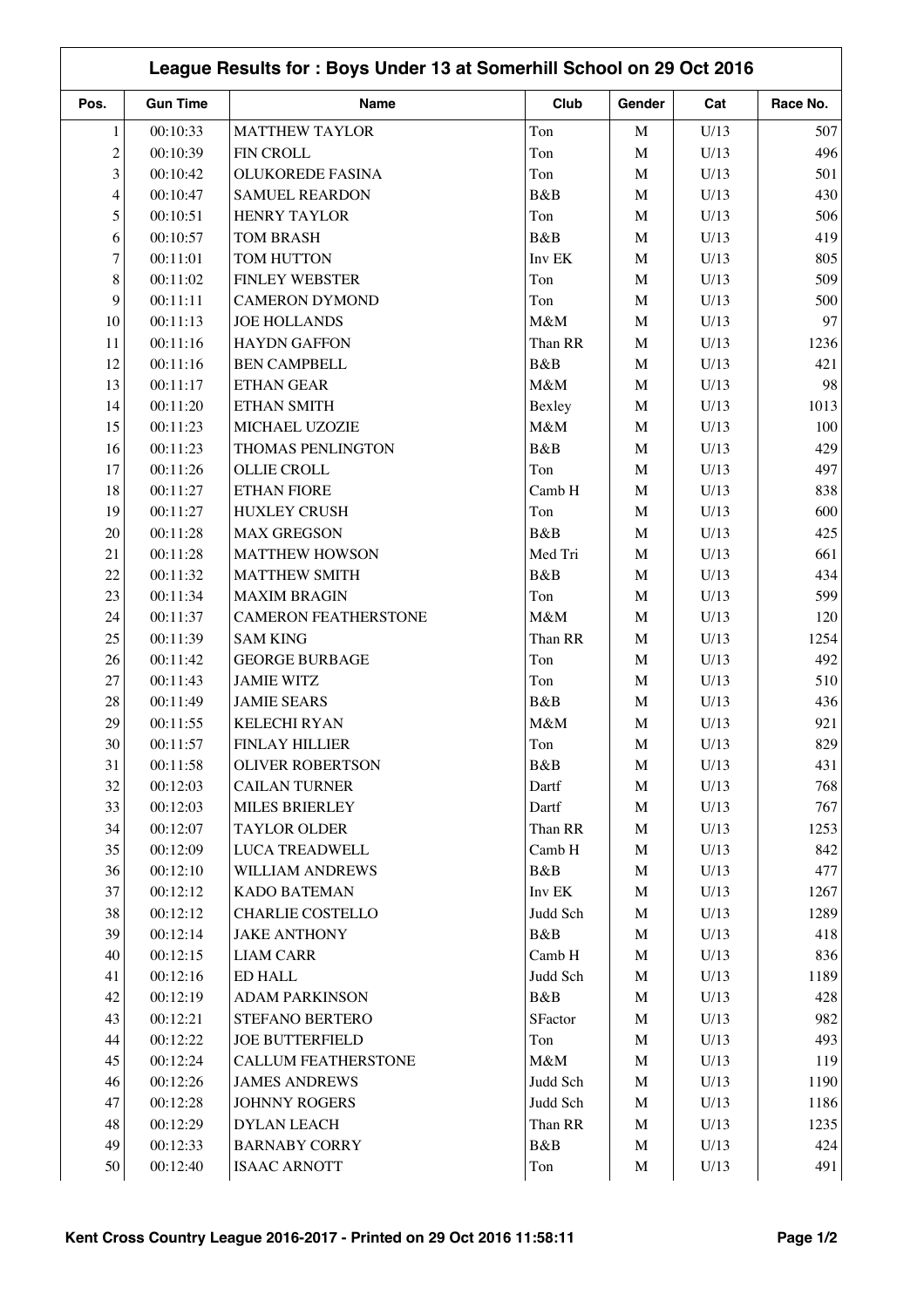|      | League Results for: Boys Under 13 at Somerhill School on 29 Oct 2016 |                         |                |              |      |          |  |  |
|------|----------------------------------------------------------------------|-------------------------|----------------|--------------|------|----------|--|--|
| Pos. | <b>Gun Time</b>                                                      | Name                    | Club           | Gender       | Cat  | Race No. |  |  |
| 51   | 00:12:46                                                             | <b>DERMATT O'BRIEN</b>  | Than AC        | $\mathbf M$  | U/13 | 1145     |  |  |
| 52   | 00:12:49                                                             | SEBASTIAN WRIGHT        | Judd Sch       | $\mathbf M$  | U/13 | 1191     |  |  |
| 53   | 00:12:59                                                             | <b>OLES CHABAN</b>      | B&B            | $\mathbf{M}$ | U/13 | 1198     |  |  |
| 54   | 00:13:01                                                             | <b>ADAM JEDDO</b>       | Ton            | $\mathbf M$  | U/13 | 503      |  |  |
| 55   | 00:13:05                                                             | <b>HARVEY ELLIS</b>     | Judd Sch       | M            | U/13 | 1180     |  |  |
| 56   | 00:13:06                                                             | <b>REUBEN CHANDLER</b>  | Camb H         | $\mathbf{M}$ | U/13 | 837      |  |  |
| 57   | 00:13:07                                                             | <b>LIAM CARR</b>        | Ton            | $\mathbf M$  | U/13 | 494      |  |  |
| 58   | 00:13:09                                                             | NICHOLAS PADDINGTON     | B&B            | $\mathbf{M}$ | U/13 | 427      |  |  |
| 59   | 00:13:11                                                             | <b>MAX FORREST</b>      | Judd Sch       | $\mathbf M$  | U/13 | 1188     |  |  |
| 60   | 00:13:13                                                             | <b>ADAM SINGLETERRY</b> | Judd Sch       | M            | U/13 | 1185     |  |  |
| 61   | 00:13:14                                                             | <b>MATTHEW DUBERY</b>   | Judd Sch       | M            | U/13 | 1187     |  |  |
| 62   | 00:13:16                                                             | <b>JOE GLAZEBROOK</b>   | Dartf          | $\mathbf M$  | U/13 | 766      |  |  |
| 63   | 00:13:16                                                             | <b>ANDREW GATES</b>     | <b>MPP</b>     | $\mathbf{M}$ | U/13 | 1164     |  |  |
| 64   | 00:13:21                                                             | <b>SONNY BREEZE</b>     | <b>SFactor</b> | $\mathbf M$  | U/13 | 983      |  |  |
| 65   | 00:13:29                                                             | <b>ISAAC HANDLEY</b>    | Judd Sch       | M            | U/13 | 1182     |  |  |
| 66   | 00:13:31                                                             | <b>ANANJAN GANGULI</b>  | Ton            | $\mathbf{M}$ | U/13 | 1270     |  |  |
| 67   | 00:13:37                                                             | <b>OLIVER MCCARTHY</b>  | Ton            | $\mathbf M$  | U/13 | 504      |  |  |
| 68   | 00:13:45                                                             | <b>ZAK AUSTIN</b>       | M&M            | M            | U/13 | 99       |  |  |
| 69   | 00:13:49                                                             | <b>EDUARD CUMMINS</b>   | Ton            | $\mathbf M$  | U/13 | 498      |  |  |
| 70   | 00:13:51                                                             | <b>WILLIAM SPOOR</b>    | Bexley         | $\mathbf M$  | U/13 | 1151     |  |  |
| 71   | 00:13:52                                                             | <b>FRANK COATES</b>     | Ton            | $\mathbf{M}$ | U/13 | 495      |  |  |
| 72   | 00:13:53                                                             | <b>KYLE BUCKLEY</b>     | <b>MPP</b>     | M            | U/13 | 1282     |  |  |
| 73   | 00:14:09                                                             | <b>EWAN BEET</b>        | Bexley         | M            | U/13 | 1010     |  |  |
| 74   | 00:14:23                                                             | LUKE NOFLU              | <b>SFactor</b> | $\mathbf M$  | U/13 | 987      |  |  |
| 75   | 00:14:28                                                             | <b>HARRY SMITH</b>      | Padd W         | M            | U/13 | 1225     |  |  |
| 76   | 00:14:40                                                             | ETHAN TYLER             | Than RR        | M            | U/13 | 1237     |  |  |
| 77   | 00:14:53                                                             | <b>ALEX STONE</b>       | Padd W         | M            | U/13 | 1072     |  |  |
| 78   | 00:14:56                                                             | <b>ABDUL SESSAY</b>     | SFactor        | $\mathbf M$  | U/13 | 988      |  |  |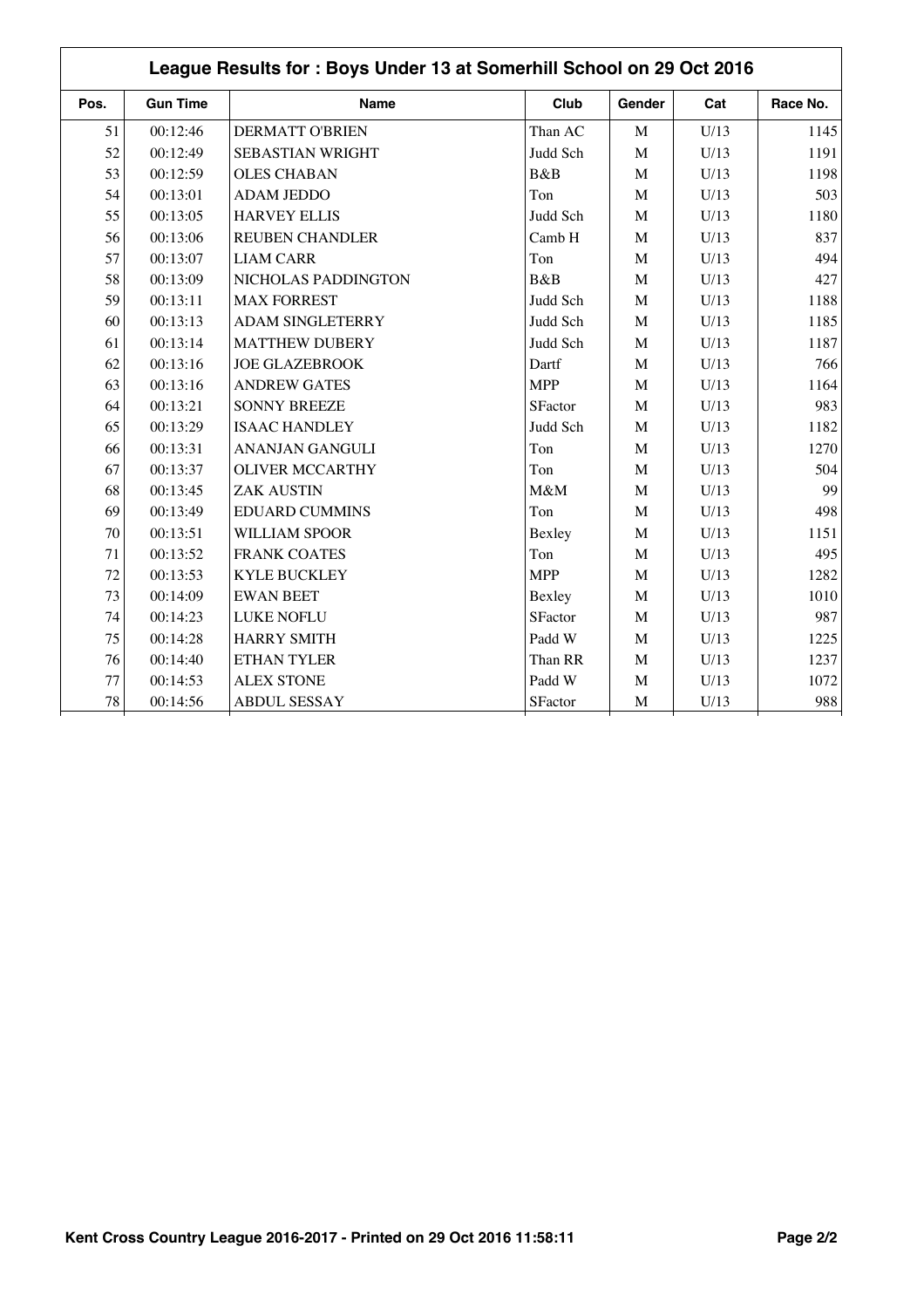|                | League Results for: Girls Under 15 at Somerhill School on 29 Oct 2016 |                         |          |                           |      |          |  |  |
|----------------|-----------------------------------------------------------------------|-------------------------|----------|---------------------------|------|----------|--|--|
| Pos.           | <b>Gun Time</b>                                                       | Name                    | Club     | Gender                    | Cat  | Race No. |  |  |
| 1              | 00:10:52                                                              | <b>LIA RADUS</b>        | B&B      | ${\bf F}$                 | U/15 | 360      |  |  |
| $\overline{c}$ | 00:10:54                                                              | <b>BETH WILLIAMS</b>    | Than RR  | ${\bf F}$                 | U/15 | 1240     |  |  |
| 3              | 00:11:01                                                              | <b>ALEX MILLARD</b>     | Inv EK   | ${\bf F}$                 | U/15 | 793      |  |  |
| 4              | 00:11:24                                                              | <b>KATIE GOODGE</b>     | Ton      | ${\bf F}$                 | U/15 | 516      |  |  |
| 5              | 00:11:29                                                              | <b>MORGAN SQUIBB</b>    | B&B      | $\overline{F}$            | U/15 | 379      |  |  |
| 6              | 00:11:36                                                              | <b>CHARLOTTE YOUNG</b>  | M&M      | ${\bf F}$                 | U/15 | 298      |  |  |
| $\overline{7}$ | 00:11:46                                                              | <b>AMY MILLER</b>       | B&B      | ${\bf F}$                 | U/15 | 372      |  |  |
| 8              | 00:11:53                                                              | STEPHANIE PUXTY         | Ton      | ${\bf F}$                 | U/15 | 523      |  |  |
| 9              | 00:11:55                                                              | <b>MATILDA HALL</b>     | Ton      | ${\bf F}$                 | U/15 | 517      |  |  |
| 10             | 00:12:00                                                              | <b>VITA MILANA</b>      | Ton      | ${\bf F}$                 | U/15 | 520      |  |  |
| 11             | 00:12:01                                                              | <b>MEGHAN WATSON</b>    | Ton      | ${\rm F}$                 | U/15 | 525      |  |  |
| 12             | 00:12:06                                                              | <b>JEAN FOLEY</b>       | Inv EK   | ${\bf F}$                 | U/15 | 795      |  |  |
| 13             | 00:12:07                                                              | <b>LUCIANA ANDERSON</b> | Ton      | ${\bf F}$                 | U/15 | 511      |  |  |
| 14             | 00:12:17                                                              | <b>ZOE WHITE</b>        | B&B      | ${\bf F}$                 | U/15 | 371      |  |  |
| 15             | 00:12:20                                                              | <b>KATIE BURGESS</b>    | Ton      | ${\bf F}$                 | U/15 | 512      |  |  |
| 16             | 00:12:21                                                              | <b>LILY TAPPENDEN</b>   | B&B      | ${\bf F}$                 | U/15 | 366      |  |  |
| 17             | 00:12:23                                                              | <b>EMMA HILLIER</b>     | Dartf    | ${\bf F}$                 | U/15 | 899      |  |  |
| 18             | 00:12:24                                                              | <b>AMY PIPER</b>        | Than RR  | ${\bf F}$                 | U/15 | 1239     |  |  |
| 19             | 00:12:33                                                              | <b>NIAMH MILMO</b>      | B&B      | ${\bf F}$                 | U/15 | 373      |  |  |
| 20             | 00:12:36                                                              | <b>LILLY GIBBS</b>      | Med Tri  | F                         | U/15 | 654      |  |  |
| 21             | 00:12:40                                                              | <b>BETHANY PANTON</b>   | Dartf    | ${\bf F}$                 | U/15 | 898      |  |  |
| 22             | 00:12:43                                                              | <b>EMILY HEASMAN</b>    | Inv EK   | ${\bf F}$                 | U/15 | 792      |  |  |
| 23             | 00:12:44                                                              | <b>ISABELLE BRIDGE</b>  | B&B      | ${\bf F}$                 | U/15 | 363      |  |  |
| 24             | 00:12:44                                                              | <b>ELENA JURY</b>       | Swale    | ${\bf F}$                 | U/15 | 190      |  |  |
| 25             | 00:12:45                                                              | <b>EMILY DAVIS</b>      | B&B      | ${\bf F}$                 | U/15 | 378      |  |  |
| 26             | 00:12:46                                                              | <b>LOUISE FLYNN</b>     | Inv EK   | ${\rm F}$                 | U/15 | 794      |  |  |
| 27             | 00:12:52                                                              | <b>ABIGAIL LEEVES</b>   | B&B      | ${\bf F}$                 | U/15 | 377      |  |  |
| 28             | 00:12:55                                                              | <b>MADELEINE CRABB</b>  | Ton      | ${\bf F}$                 | U/15 | 514      |  |  |
| 29             | 00:12:59                                                              | <b>ABIGAIL JORDAN</b>   | M&M      | ${\bf F}$                 | U/15 | 296      |  |  |
| $30\,$         | 00:13:14                                                              | <b>BROOKE O'HARE</b>    | Than RR  | $\boldsymbol{\mathrm{F}}$ | U/15 | 1241     |  |  |
| 31             | 00:13:21                                                              | <b>ISABEL LLOYD</b>     | Dartf    | F                         | U/15 | 900      |  |  |
| 32             | 00:13:22                                                              | <b>SCARLET COATES</b>   | Ton      | $\boldsymbol{\mathrm{F}}$ | U/15 | 513      |  |  |
| 33             | 00:13:23                                                              | <b>LUCY RANDALL</b>     | Ton      | ${\bf F}$                 | U/15 | 524      |  |  |
| 34             | 00:13:28                                                              | <b>MOLLY GREEN</b>      | $M\&M$   | $\boldsymbol{\mathrm{F}}$ | U/15 | 295      |  |  |
| 35             | 00:13:33                                                              | REBECCA LLOYD           | Dartf    | ${\bf F}$                 | U/15 | 901      |  |  |
| 36             | 00:13:40                                                              | <b>LUCY KINGSTON</b>    | Ton      | F                         | U/15 | 519      |  |  |
| 37             | 00:13:45                                                              | REBECCA HALES           | Than RR  | F                         | U/15 | 1238     |  |  |
| 38             | 00:13:46                                                              | <b>GEORGINA LLOVET</b>  | G'wich T | $\boldsymbol{\mathrm{F}}$ | U/15 | 239      |  |  |
| 39             | 00:13:47                                                              | <b>ISOBEL YOUNG</b>     | Folk     | $\boldsymbol{\mathrm{F}}$ | U/15 | 1105     |  |  |
| 40             | 00:13:49                                                              | <b>CIARA MACKEY</b>     | Ashf AC  | ${\bf F}$                 | U/15 | 861      |  |  |
| 41             | 00:13:50                                                              | TIFFANY FAPETU          | Bexley   | $\boldsymbol{\mathrm{F}}$ | U/15 | 1005     |  |  |
| 42             | 00:14:09                                                              | <b>AERYN STRETTON</b>   | Than RR  | ${\bf F}$                 | U/15 | 1243     |  |  |
| 43             | 00:14:39                                                              | <b>AMIE HAWKINS</b>     | G'wich T | ${\bf F}$                 | U/15 | 234      |  |  |
| 44             | 00:14:55                                                              | <b>RENAY THOMAS</b>     | Camb H   | ${\bf F}$                 | U/15 | 719      |  |  |
| 45             | 00:14:55                                                              | <b>HANNA HOPPER</b>     | Camb H   | $\boldsymbol{\mathrm{F}}$ | U/15 | 716      |  |  |
| 46             | 00:17:22                                                              | <b>JAMAICA WILLIAMS</b> | Camb H   | F                         | U/15 | 1299     |  |  |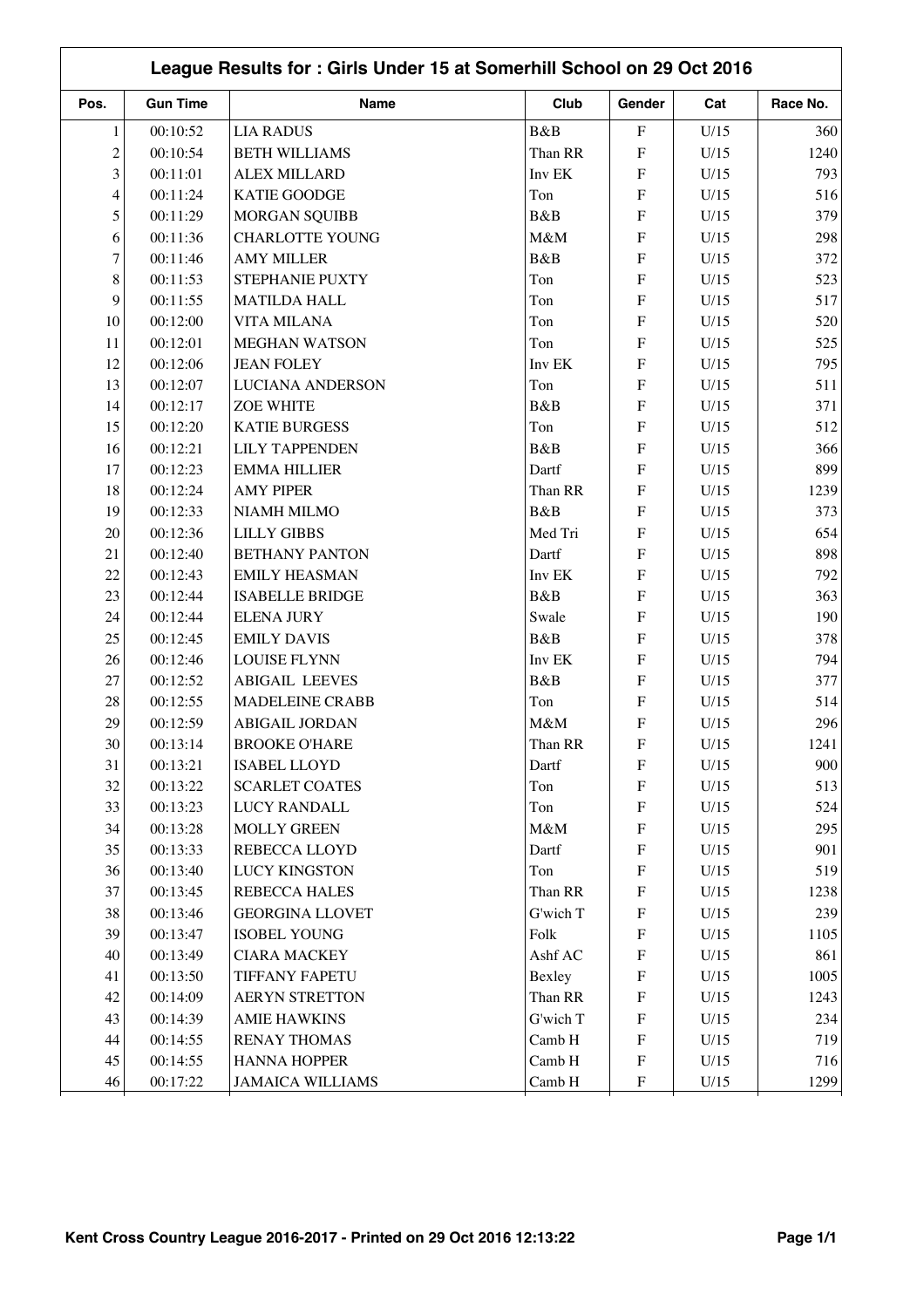|                |                 | League Results for: Boys Under 15 at Somerhill School on 29 Oct 2016 |                |             |      |          |
|----------------|-----------------|----------------------------------------------------------------------|----------------|-------------|------|----------|
| Pos.           | <b>Gun Time</b> | Name                                                                 | Club           | Gender      | Cat  | Race No. |
| 1              | 00:14:00        | <b>MATTHEW FRANCIS</b>                                               | Camb H         | $\mathbf M$ | U/15 | 846      |
| $\overline{c}$ | 00:14:00        | <b>ARCHIE MAY</b>                                                    | Dartf          | $\mathbf M$ | U/15 | 769      |
| 3              | 00:14:29        | <b>CHARLIE BRISLEY</b>                                               | Inv EK         | $\mathbf M$ | U/15 | 808      |
| 4              | 00:14:31        | FRASER GORDON                                                        | Ton            | $\mathbf M$ | U/15 | 529      |
| 5              | 00:14:34        | <b>MATTHEW STONIER</b>                                               | Inv EK         | $\mathbf M$ | U/15 | 971      |
| 6              | 00:14:35        | <b>ROWAN FUSS</b>                                                    | B&B            | $\mathbf M$ | U/15 | 438      |
| 7              | 00:14:40        | <b>FINN HARVEY</b>                                                   | Ton            | $\mathbf M$ | U/15 | 532      |
| 8              | 00:14:47        | <b>TED HIGGINS</b>                                                   | Bexley         | $\mathbf M$ | U/15 | 1019     |
| 9              | 00:14:48        | <b>JACK HIGGINS</b>                                                  | Bexley         | $\mathbf M$ | U/15 | 1018     |
| 10             | 00:14:48        | RONNIE STOWELL                                                       | Bexley         | $\mathbf M$ | U/15 | 1020     |
| 11             | 00:14:51        | <b>BASHIRI RYAN</b>                                                  | M&M            | M           | U/15 | 115      |
| 12             | 00:14:57        | <b>TOBY EMM</b>                                                      | Ton            | $\mathbf M$ | U/15 | 528      |
| 13             | 00:14:58        | <b>BEN HUGHES</b>                                                    | M&M            | $\mathbf M$ | U/15 | 108      |
| 14             | 00:14:58        | <b>CAMERON MACRAE</b>                                                | Than RR        | $\mathbf M$ | U/15 | 1246     |
| 15             | 00:14:58        | <b>INGMAR GUNN</b>                                                   | Ton            | $\mathbf M$ | U/15 | 531      |
| 16             | 00:15:06        | <b>ADAM VAN DER PLAS</b>                                             | Ton            | $\mathbf M$ | U/15 | 538      |
| 17             | 00:15:11        | PETER GUY                                                            | B&B            | $\mathbf M$ | U/15 | 441      |
| 18             | 00:15:13        | <b>CALEB MEIER</b>                                                   | <b>BGA</b>     | $\mathbf M$ | U/15 | 37       |
| 19             | 00:15:17        | <b>JAMES KINGSTON</b>                                                | Ton            | $\mathbf M$ | U/15 | 533      |
| 20             | 00:15:19        | <b>LESTER HINE</b>                                                   | <b>BGA</b>     | $\mathbf M$ | U/15 | 33       |
| 21             | 00:15:25        | <b>ADAM WOOD</b>                                                     | Ashf AC        | $\mathbf M$ | U/15 | 868      |
| 22             | 00:15:42        | <b>BENJAMIN TYNAN</b>                                                | Camb H         | $\mathbf M$ | U/15 | 850      |
| 23             | 00:15:48        | <b>BENJAMIN GARDINER</b>                                             | B&B            | $\mathbf M$ | U/15 | 439      |
| 24             | 00:15:56        | ROBERT SUCKLING                                                      | B&B            | $\mathbf M$ | U/15 | 450      |
| 25             | 00:16:04        | <b>JOE LAFFEY</b>                                                    | Inv EK         | $\mathbf M$ | U/15 | 806      |
| 26             | 00:16:08        | <b>CAMERON SWATTON</b>                                               | B&B            | M           | U/15 | 451      |
| 27             | 00:16:09        | DANIEL MCGLYNN                                                       | M&M            | $\mathbf M$ | U/15 | 113      |
| $28\,$         | 00:16:11        | <b>TOBY ROSS</b>                                                     | Ton            | $\mathbf M$ | U/15 | 536      |
| 29             | 00:16:15        | <b>REECE PERKINS</b>                                                 | M&M            | $\mathbf M$ | U/15 | 105      |
| $30\,$         | 00:16:15        | TOM GRAY                                                             | Ton            | M           | U/15 | 530      |
| 31             | 00:16:18        | <b>ALEX SANDBERG</b>                                                 | Ton            | M           | U/15 | 537      |
| $32\,$         | 00:16:20        | <b>SAM NEWSON</b>                                                    | Inv EK         | $\mathbf M$ | U/15 | 809      |
| 33             | 00:16:21        | <b>MATTHEW CRANE</b>                                                 | Bexley         | $\mathbf M$ | U/15 | 1021     |
| 34             | 00:16:23        | <b>ALEX THOMPSON</b>                                                 | Ton            | M           | U/15 | 1156     |
| 35             | 00:16:25        | <b>DANIEL SEATON</b>                                                 | Judd Sch       | $\mathbf M$ | U/15 | 1176     |
| 36             | 00:16:25        | <b>SAMUEL MONACO</b>                                                 | Camb H         | M           | U/15 | 848      |
| 37             | 00:16:33        | <b>KEIR LUNDY</b>                                                    | B&B            | M           | U/15 | 446      |
| 38             | 00:16:38        | <b>JUSTIN STROVER</b>                                                | B&B            | M           | U/15 | 449      |
| 39             | 00:16:43        | LUKEÂ STRINGER                                                       | M&M            | $\mathbf M$ | U/15 | 116      |
| 40             | 00:16:48        | <b>BEN MCNALLY</b>                                                   | Dartf          | $\mathbf M$ | U/15 | 754      |
| 41             | 00:16:53        | ETHAN BURLING                                                        | $M\&M$         | M           | U/15 | 110      |
| $42\,$         | 00:17:00        | <b>JOHANNES SADLER</b>                                               | $M\&M$         | M           | U/15 | 106      |
| 43             | 00:17:00        | ALEX DONNELLY                                                        | $M\&M$         | $\mathbf M$ | U/15 | 104      |
| 44             | 00:17:03        | <b>ALEX HOLLIDAY</b>                                                 | Inv EK         | M           | U/15 | 810      |
| 45             | 00:17:09        | <b>JACK CHILDS</b>                                                   | $M\&M$         | M           | U/15 | 111      |
| 46             | 00:17:32        | WILLIAM CLARK                                                        | Ton            | $\mathbf M$ | U/15 | 527      |
| 47             | 00:17:36        | <b>LUKE SIMPSON</b>                                                  | B&B            | $\mathbf M$ | U/15 | 448      |
| 48             | 00:17:53        | SPENCER ELPHICK                                                      | Padd W         | $\mathbf M$ | U/15 | 1073     |
| 49             | 00:17:55        | <b>GARETH KOPPSCHALL</b>                                             | $\mathbf{BGA}$ |             | U/15 | 35       |
|                |                 |                                                                      |                | $\mathbf M$ |      |          |
| 50             | 00:18:03        | <b>ISAAC THOMAS</b>                                                  | <b>MPP</b>     | M           | U/15 | 1162     |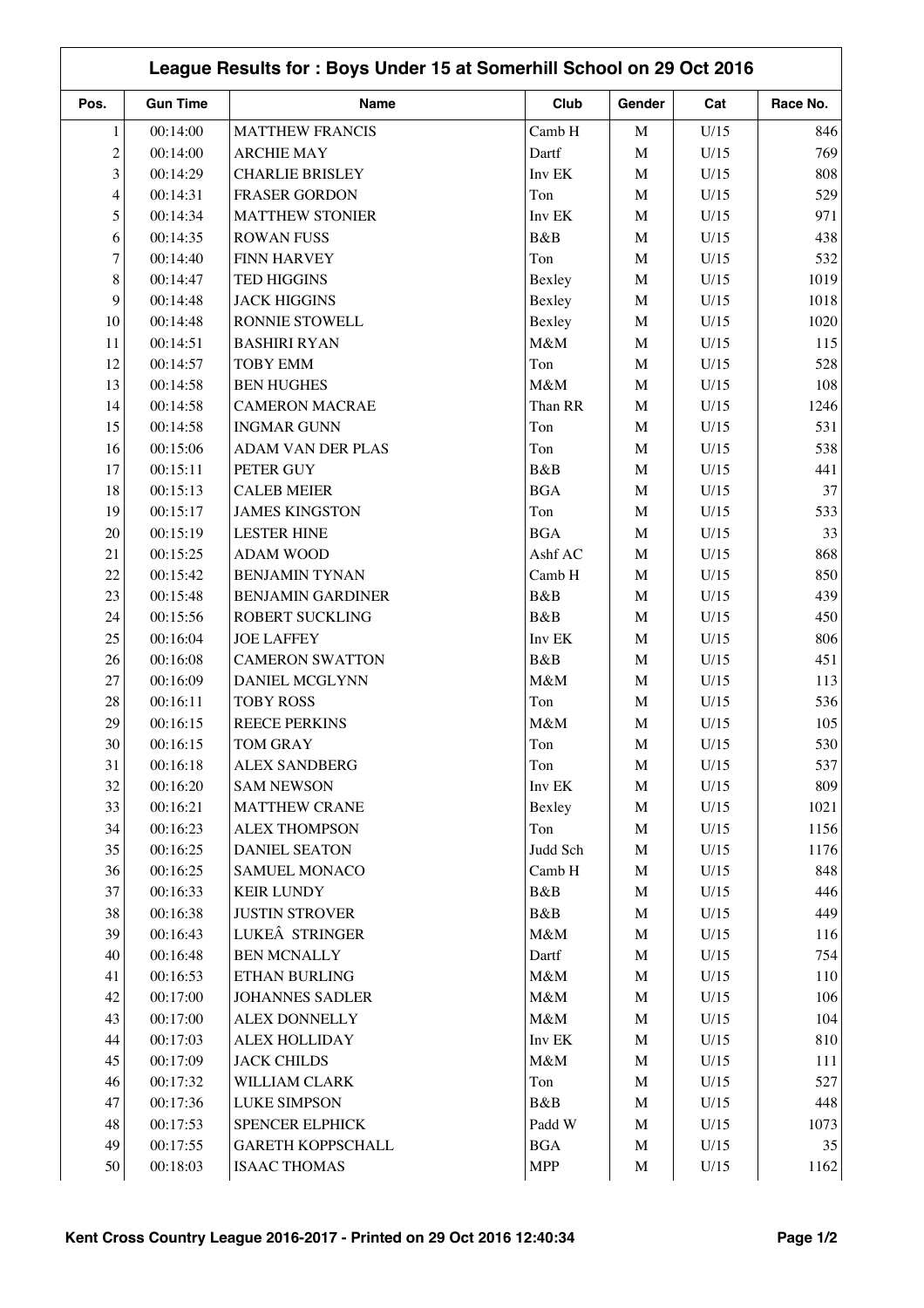| Pos.   | <b>Gun Time</b> | <b>Name</b>            | Club       | Gender | Cat  | Race No. |
|--------|-----------------|------------------------|------------|--------|------|----------|
| 51     | 00:18:05        | <b>ADAM MITCHELL</b>   | M&M        | M      | U/15 | 922      |
| 52     | 00:18:10        | <b>HARRY IVES</b>      | Dartf      | M      | U/15 | 755      |
| 53     | 00:18:12        | <b>CHARLES WINTON</b>  | B&B        | M      | U/15 | 452      |
| 54     | 00:18:27        | <b>JOE TURNBULL</b>    | Weald Tri  | M      | U/15 | 629      |
| 55     | 00:18:37        | <b>JOE FOX</b>         | Inv EK     | M      | U/15 | 807      |
| 56     | 00:18:38        | <b>JOHN MULFORD</b>    | Judd Sch   | M      | U/15 | 1179     |
| 57     | 00:18:39        | <b>LOUIS KLANGA</b>    | G'wich T   | M      | U/15 | 237      |
| 58     | 00:18:39        | <b>DILLON CLARKE</b>   | Than RR    | M      | U/15 | 1251     |
| 59     | 00:18:51        | <b>SEB LARGE</b>       | B&B        | M      | U/15 | 444      |
| 60     | 00:18:54        | <b>RONNIE DAY</b>      | Judd Sch   | M      | U/15 | 1171     |
| 61     | 00:19:03        | ETHAN KITTERIDGE       | B&B        | M      | U/15 | 443      |
| 62     | 00:19:12        | WILLIAM BUTTERWORTH    | Bexley     | M      | U/15 | 1017     |
| 63     | 00:19:19        | <b>JAKE LENG</b>       | B&B        | M      | U/15 | 445      |
| 64     | 00:19:21        | <b>TOBY CLARKE</b>     | Than RR    | M      | U/15 | 1250     |
| 65     | 00:19:23        | <b>FREDDIE BAYNHAM</b> | Judd Sch   | M      | U/15 | 1175     |
| 66     | 00:19:35        | WILL KINGSWOOD         | Judd Sch   | M      | U/15 | 1173     |
| 67     | 00:19:48        | <b>SAMMY GOSLING</b>   | <b>MPP</b> | M      | U/15 | 1163     |
| 68     | 00:19:51        | <b>LIAM LOCKWOOD</b>   | G'wich T   | M      | U/15 | 240      |
| 69     | 00:20:42        | <b>JOSEPH HRABE</b>    | Dartf      | M      | U/15 | 1067     |
| 70     | 00:20:57        | <b>SCOTT PAIGE</b>     | Ton        | M      | U/15 | 535      |
| 71     | 00:23:27        | <b>JONATHAN HOPPER</b> | Camb H     | M      | U/15 | 847      |
| $72\,$ | 00:24:55        | <b>OLIVER SIMPSON</b>  | <b>MPP</b> | M      | U/15 | 706      |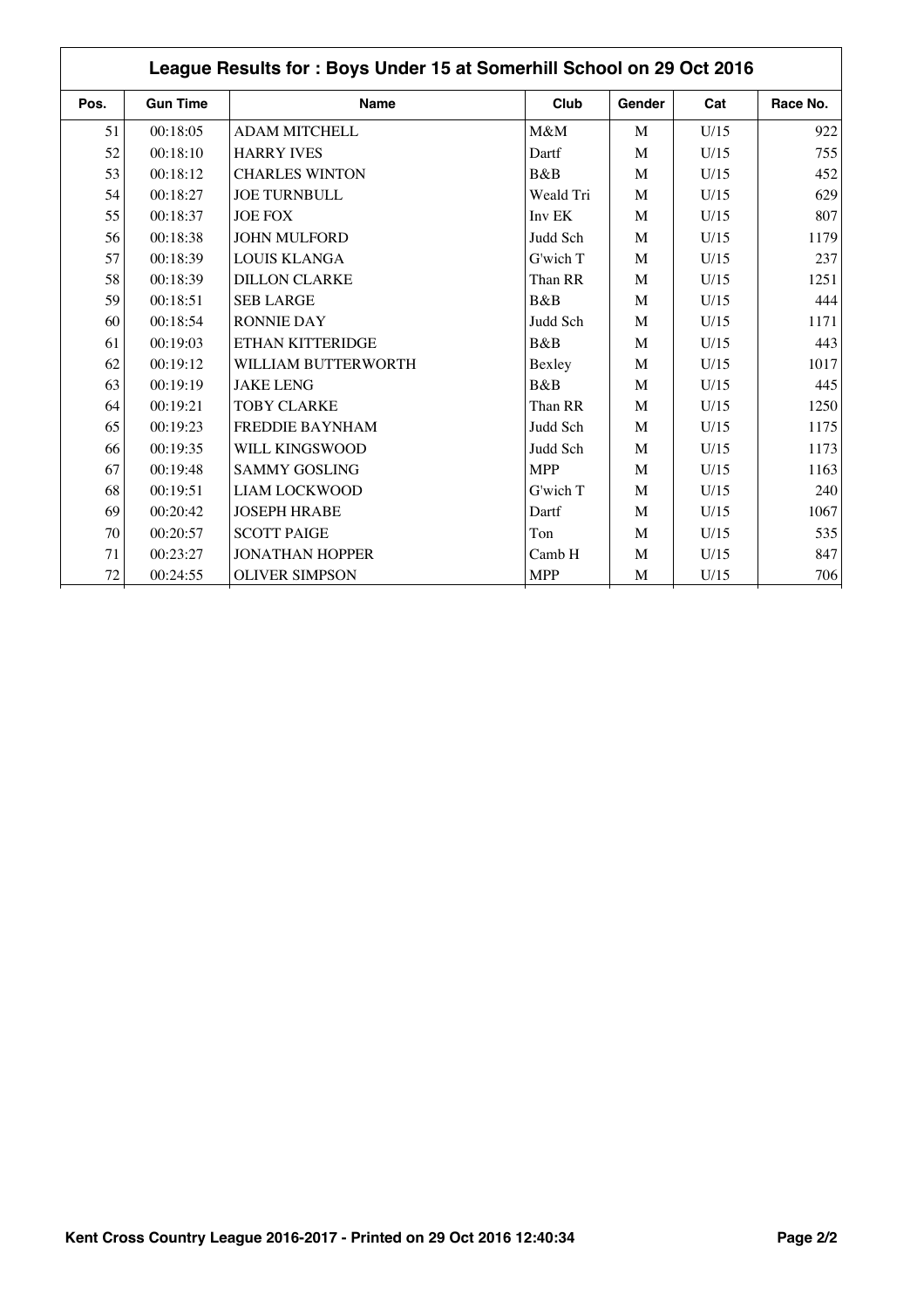|                | League Results for: Women Under 17 at Somerhill School on 29 Oct 2016 |                        |          |                |      |          |  |  |
|----------------|-----------------------------------------------------------------------|------------------------|----------|----------------|------|----------|--|--|
| Pos.           | <b>Gun Time</b>                                                       | <b>Name</b>            | Club     | Gender         | Cat  | Race No. |  |  |
| $\mathbf{1}$   | 00:16:01                                                              | <b>HOLLY PAGE</b>      | Dartf    | $\mathbf{F}$   | U/17 | 891      |  |  |
| $\overline{c}$ | 00:16:16                                                              | <b>LOLA WHEELER</b>    | M&M      | F              | U/17 | 321      |  |  |
| 3              | 00:16:50                                                              | MILLIE SMITH           | B&B      | $\overline{F}$ | U/17 | 359      |  |  |
| 4              | 00:16:56                                                              | <b>LARA ATKINSON</b>   | Camb H   | F              | U/17 | 720      |  |  |
| 5              | 00:17:02                                                              | <b>ELLA FOX</b>        | Inv EK   | $\overline{F}$ | U/17 | 799      |  |  |
| 6              | 00:17:12                                                              | <b>CLARA TYLER</b>     | Ton      | ${\bf F}$      | U/17 | 547      |  |  |
| 7              | 00:17:19                                                              | <b>GRACE SCOPES</b>    | B&B      | ${\bf F}$      | U/17 | 355      |  |  |
| 8              | 00:17:24                                                              | YASMIN AUSTRIDGE       | B&B      | F              | U/17 | 352      |  |  |
| 9              | 00:17:40                                                              | <b>GRACE FLEMING</b>   | Ton      | F              | U/17 | 544      |  |  |
| 10             | 00:17:43                                                              | <b>ANNABEL FIELD</b>   | Dartf    | F              | U/17 | 894      |  |  |
| 11             | 00:17:51                                                              | <b>REBECCA BURFORD</b> | Dartf    | F              | U/17 | 889      |  |  |
| 12             | 00:17:55                                                              | <b>AMY LEACH</b>       | B&B      | F              | U/17 | 349      |  |  |
| 13             | 00:17:59                                                              | <b>JESSICA CARLEY</b>  | Inv EK   | F              | U/17 | 797      |  |  |
| 14             | 00:18:07                                                              | <b>EVIE BUTLER</b>     | Ton      | $\mathbf{F}$   | U/17 | 1276     |  |  |
| 15             | 00:18:23                                                              | <b>ALICE MOUNT</b>     | Inv EK   | $\mathbf{F}$   | U/17 | 796      |  |  |
| 16             | 00:18:34                                                              | <b>JESSE OLIVER</b>    | Camb H   | $\mathbf{F}$   | U/17 | 723      |  |  |
| 17             | 00:18:45                                                              | <b>HOLLY GORDON</b>    | Ton      | F              | U/17 | 545      |  |  |
| 18             | 00:19:16                                                              | <b>ABIANNE COATES</b>  | Ton      | F              | U/17 | 540      |  |  |
| 19             | 00:19:23                                                              | <b>KARRIANNE BELL</b>  | M&M      | $\overline{F}$ | U/17 | 320      |  |  |
| 20             | 00:19:35                                                              | <b>MONAY THOMAS</b>    | Camb H   | $\overline{F}$ | U/17 | 724      |  |  |
| 21             | 00:20:02                                                              | <b>GEORGIE CRAWLEY</b> | Ton      | ${\bf F}$      | U/17 | 542      |  |  |
| 22             | 00:20:31                                                              | <b>BETH HAWKINS</b>    | G'wich T | F              | U/17 | 233      |  |  |
| 23             | 00:20:38                                                              | <b>HANNAH CAPEY</b>    | G'wich T | $\mathbf{F}$   | U/17 | 231      |  |  |
| 24             | 00:20:41                                                              | <b>ELIZA LAWRENCE</b>  | Bexley   | $\mathbf{F}$   | U/17 | 1007     |  |  |
| 25             | 00:21:23                                                              | PHOEBE COOPER          | Bexley   | $\overline{F}$ | U/17 | 1006     |  |  |
| 26             | 00:21:35                                                              | <b>JASMINE FAIRMAN</b> | Dartf    | F              | U/17 | 895      |  |  |
| 27             | 00:24:03                                                              | CARY KWARAMBA-DOWNS    | Dartf    | F              | U/17 | 896      |  |  |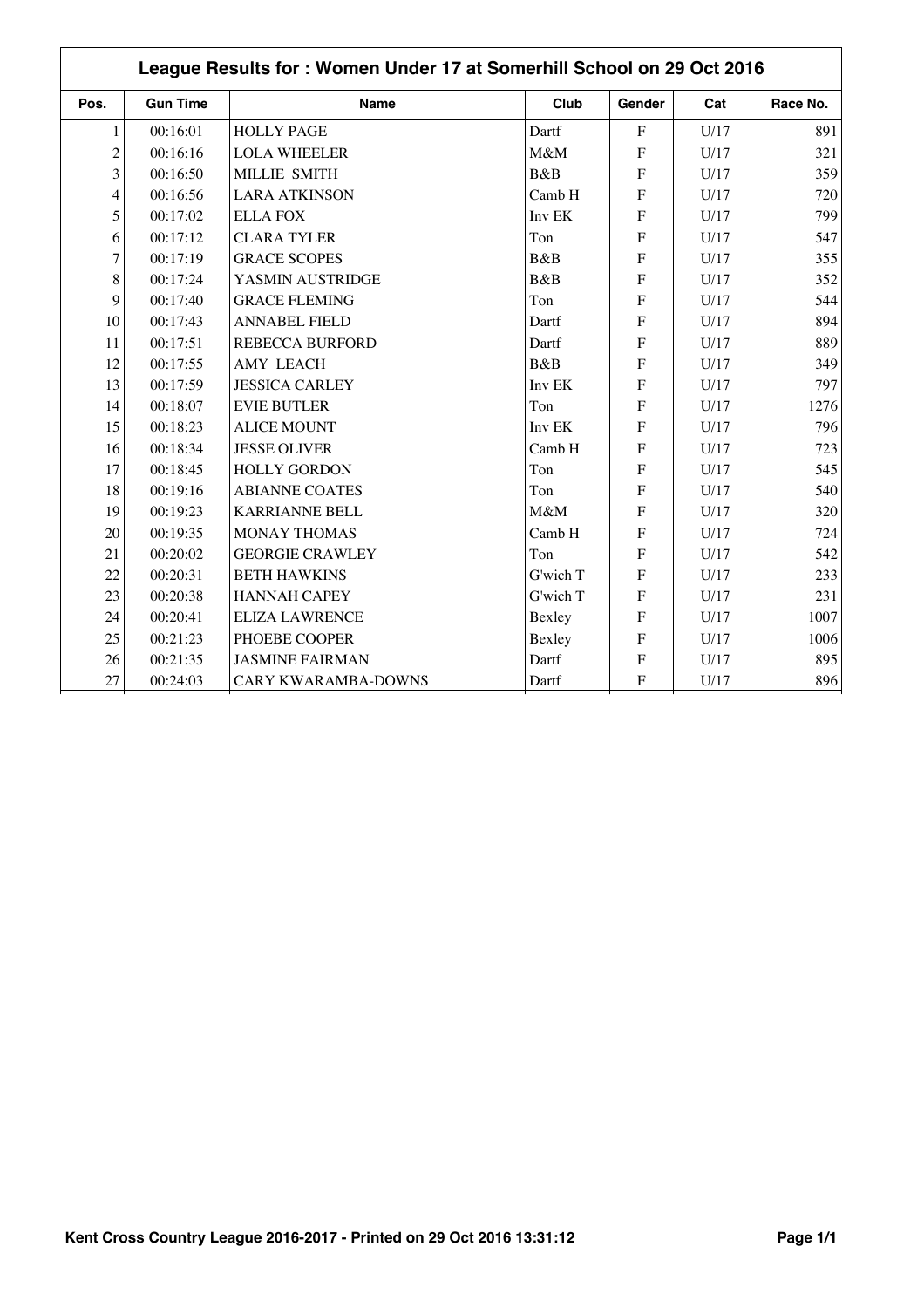| League Results for: Women Under 20 at Somerhill School on 29 Oct 2016 |                 |                      |          |        |      |          |  |  |
|-----------------------------------------------------------------------|-----------------|----------------------|----------|--------|------|----------|--|--|
| Pos.                                                                  | <b>Gun Time</b> | <b>Name</b>          | Club     | Gender | Cat  | Race No. |  |  |
|                                                                       | 00:17:57        | ALICE RALPH          | Ton      | F      | U/20 | 6132     |  |  |
|                                                                       | 00:18:10        | <b>BONNIE MAUGEY</b> | Dartf    | F      | U/20 | 6129     |  |  |
| 3                                                                     | 00:18:15        | <b>EMILIA HOPE</b>   | Ton      | F      | U/20 | 6119     |  |  |
| 4                                                                     | 00:19:02        | <b>HOLLY DIXON</b>   | G'wich T | F      | U/20 | 6104     |  |  |
|                                                                       | 00:19:19        | <b>MOLLY HAWKINS</b> | Camb H   | F      | U/20 | 6123     |  |  |
| 6                                                                     | 00:19:25        | <b>EMMA JENKINS</b>  | M&M      | F      | U/20 | 6105     |  |  |
|                                                                       | 00:26:34        | <b>SHELLEY CLARK</b> | Camb H   | F      | U/20 | 6130     |  |  |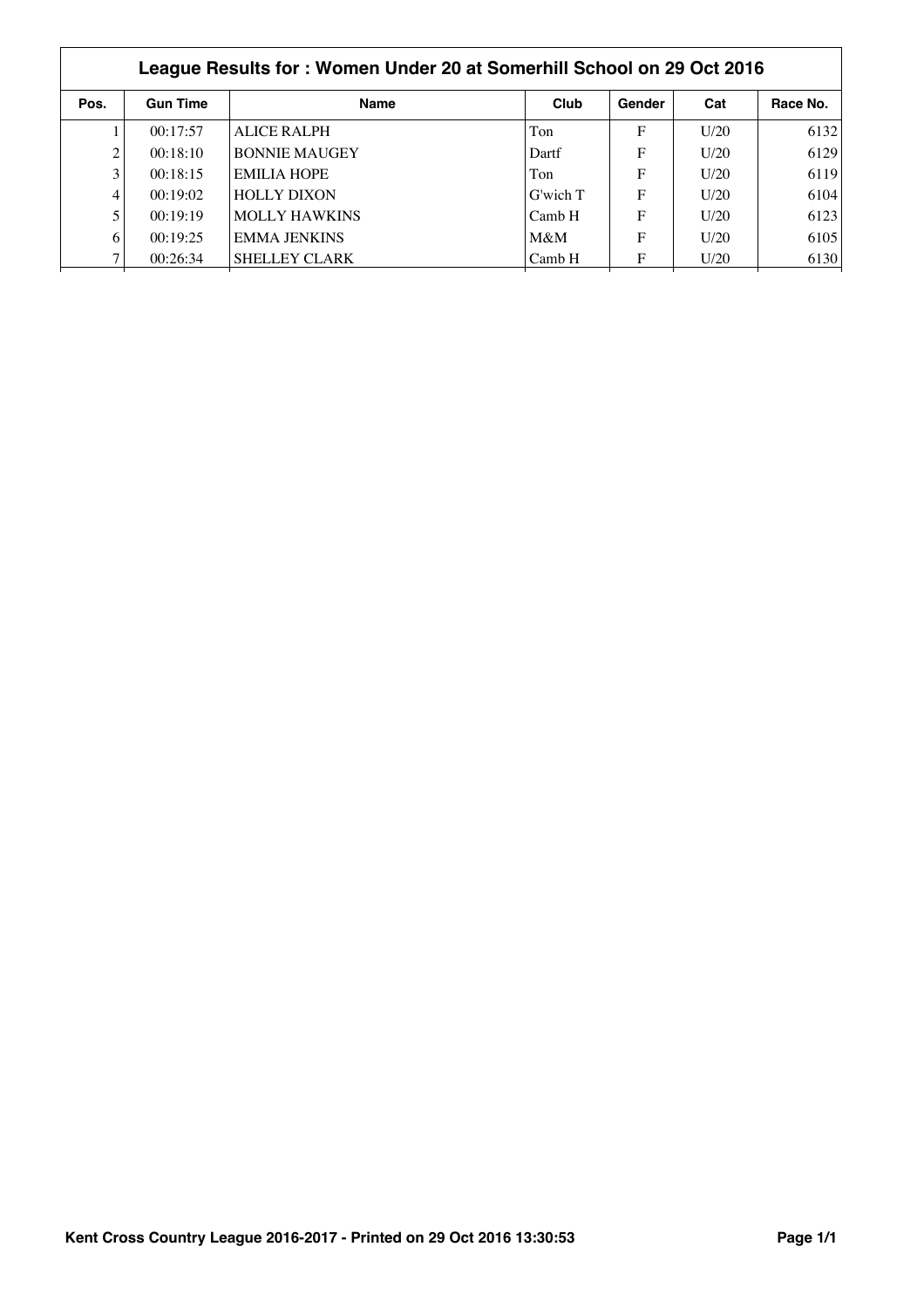|                | League Results for: Men Under 17 at Somerhill School on 29 Oct 2016 |                           |            |             |      |          |  |  |
|----------------|---------------------------------------------------------------------|---------------------------|------------|-------------|------|----------|--|--|
| Pos.           | <b>Gun Time</b>                                                     | Name                      | Club       | Gender      | Cat  | Race No. |  |  |
| $\mathbf{1}$   | 00:17:03                                                            | BEDE PITCAIRN-KNOWLES     | Ton        | $\mathbf M$ | U/17 | 558      |  |  |
| $\overline{c}$ | 00:17:12                                                            | <b>DANIEL BLADES</b>      | Ton        | $\mathbf M$ | U/17 | 548      |  |  |
| 3              | 00:17:16                                                            | NOAH ARMITAGE-HOOKES      | Camb H     | $\mathbf M$ | U/17 | 851      |  |  |
| $\overline{4}$ | 00:17:23                                                            | <b>LEWIS MILLS</b>        | B&B        | M           | U/17 | 460      |  |  |
| 5              | 00:17:28                                                            | <b>MARSHALL SMITH</b>     | Ashf AC    | $\mathbf M$ | U/17 | 866      |  |  |
| 6              | 00:17:30                                                            | <b>SAM CRICK</b>          | Ton        | $\mathbf M$ | U/17 | 551      |  |  |
| $\tau$         | 00:17:32                                                            | <b>CHARLIE LINDSAY</b>    | Ton        | $\mathbf M$ | U/17 | 556      |  |  |
| 8              | 00:17:32                                                            | <b>JOSHUA OLAWUNMI</b>    | Camb H     | $\mathbf M$ | U/17 | 855      |  |  |
| 9              | 00:17:33                                                            | <b>JAMES STONEY</b>       | Ton        | $\mathbf M$ | U/17 | 564      |  |  |
| 10             | 00:17:34                                                            | TOM MANNING               | Dartf      | $\mathbf M$ | U/17 | 758      |  |  |
| 11             | 00:17:41                                                            | JACQUES CUNNINGHAM-MARSH  | M&M        | $\mathbf M$ | U/17 | 125      |  |  |
| 12             | 00:17:48                                                            | <b>ISAAC HARDING</b>      | Ton        | $\mathbf M$ | U/17 | 554      |  |  |
| 13             | 00:18:11                                                            | CALLUM MYATT              | B&B        | $\mathbf M$ | U/17 | 461      |  |  |
| 14             | 00:18:16                                                            | <b>MARCUS ETHERIDGE</b>   | Inv EK     | $\mathbf M$ | U/17 | 816      |  |  |
| 15             | 00:18:20                                                            | <b>OSCAR HUSSEY</b>       | B&B        | $\mathbf M$ | U/17 | 459      |  |  |
| 16             | 00:18:25                                                            | <b>LUKE REEVES</b>        | Ton        | $\mathbf M$ | U/17 | 561      |  |  |
| 17             | 00:18:27                                                            | <b>JAMES ROLLS</b>        | Dartf      | $\mathbf M$ | U/17 | 760      |  |  |
| 18             | 00:18:34                                                            | <b>QUINN AUSTIN</b>       | $M\&M$     | $\mathbf M$ | U/17 | 123      |  |  |
| 19             | 00:18:37                                                            | <b>JOSEPH GRIFFITHS</b>   | Inv EK     | $\mathbf M$ | U/17 | 815      |  |  |
| 20             | 00:18:39                                                            | <b>LANCE BLOUGH</b>       | <b>BGA</b> | $\mathbf M$ | U/17 | 31       |  |  |
| 21             | 00:18:44                                                            | <b>NOAH ROBERTSON</b>     | Bexley     | $\mathbf M$ | U/17 | 1026     |  |  |
| 22             | 00:18:49                                                            | <b>CHARLES ANDREWS</b>    | B&B        | $\mathbf M$ | U/17 | 454      |  |  |
| 23             | 00:18:49                                                            | <b>JAEDEN KLEINSASSER</b> | <b>BGA</b> | $\mathbf M$ | U/17 | 34       |  |  |
| 24             | 00:18:55                                                            | <b>EVAN HINE</b>          | BGA        | $\mathbf M$ | U/17 | 32       |  |  |
| 25             | 00:19:07                                                            | <b>OWEN FEATHERSTONE</b>  | $M\&M$     | $\mathbf M$ | U/17 | 122      |  |  |
| 26             | 00:19:15                                                            | <b>ZEKE MAENDEL</b>       | <b>BGA</b> | M           | U/17 | 36       |  |  |
| 27             | 00:19:20                                                            | <b>CHARLES GEORGE</b>     | Padd W     | $\mathbf M$ | U/17 | 1075     |  |  |
| 28             | 00:19:23                                                            | <b>DAN SCHOFIELD</b>      | Ton        | $\mathbf M$ | U/17 | 562      |  |  |
| 29             | 00:19:34                                                            | <b>MATHEW RANDALL</b>     | Ton        | $\mathbf M$ | U/17 | 560      |  |  |
| 30             | 00:19:41                                                            | <b>COLE GIBBENS</b>       | Inv EK     | M           | U/17 | 818      |  |  |
| 31             | 00:19:53                                                            | KIERAN HARMSWORTH         | Camb H     | M           | U/17 | 853      |  |  |
| 32             | 00:20:07                                                            | <b>HARRY YOUNG</b>        | Padd W     | $\mathbf M$ | U/17 | 1068     |  |  |
| 33             | 00:20:24                                                            | LUCAS TAYLOR-COSTIN       | Dartf      | $\mathbf M$ | U/17 | 757      |  |  |
| 34             | 00:20:24                                                            | <b>JOSEPH WHITBY</b>      | Inv EK     | $\mathbf M$ | U/17 | 814      |  |  |
| 35             | 00:20:36                                                            | <b>COLEMAN CORRY</b>      | B&B        | $\mathbf M$ | U/17 | 455      |  |  |
| 36             | 00:21:21                                                            | <b>EVAN CHANDLER</b>      | Camb H     | $\mathbf M$ | U/17 | 1281     |  |  |
| 37             | 00:21:24                                                            | THOMAS CLARK              | Weald Tri  | $\mathbf M$ | U/17 | 637      |  |  |
| 38             | 00:21:27                                                            | <b>JULIUS MOSS</b>        | Judd Sch   | $\mathbf M$ | U/17 | 1170     |  |  |
| 39             | 00:21:56                                                            | LUKE BOYTON-MATTHEW       | G'wich T   | $\mathbf M$ | U/17 | 1286     |  |  |
| 40             | 00:22:04                                                            | <b>TERRENCE MEIER</b>     | <b>BGA</b> | $\mathbf M$ | U/17 | 38       |  |  |
| 41             | 00:22:06                                                            | ADAM WINNIFRITH           | Judd Sch   | $\mathbf M$ | U/17 | 1169     |  |  |
| 42             | 00:24:02                                                            | MOHAMMED ELMI             | SFactor    | $\mathbf M$ | U/17 | 984      |  |  |
| 43             | 00:24:03                                                            | <b>CHRIS SWINFEN</b>      | B&B        | M           | U/17 | 463      |  |  |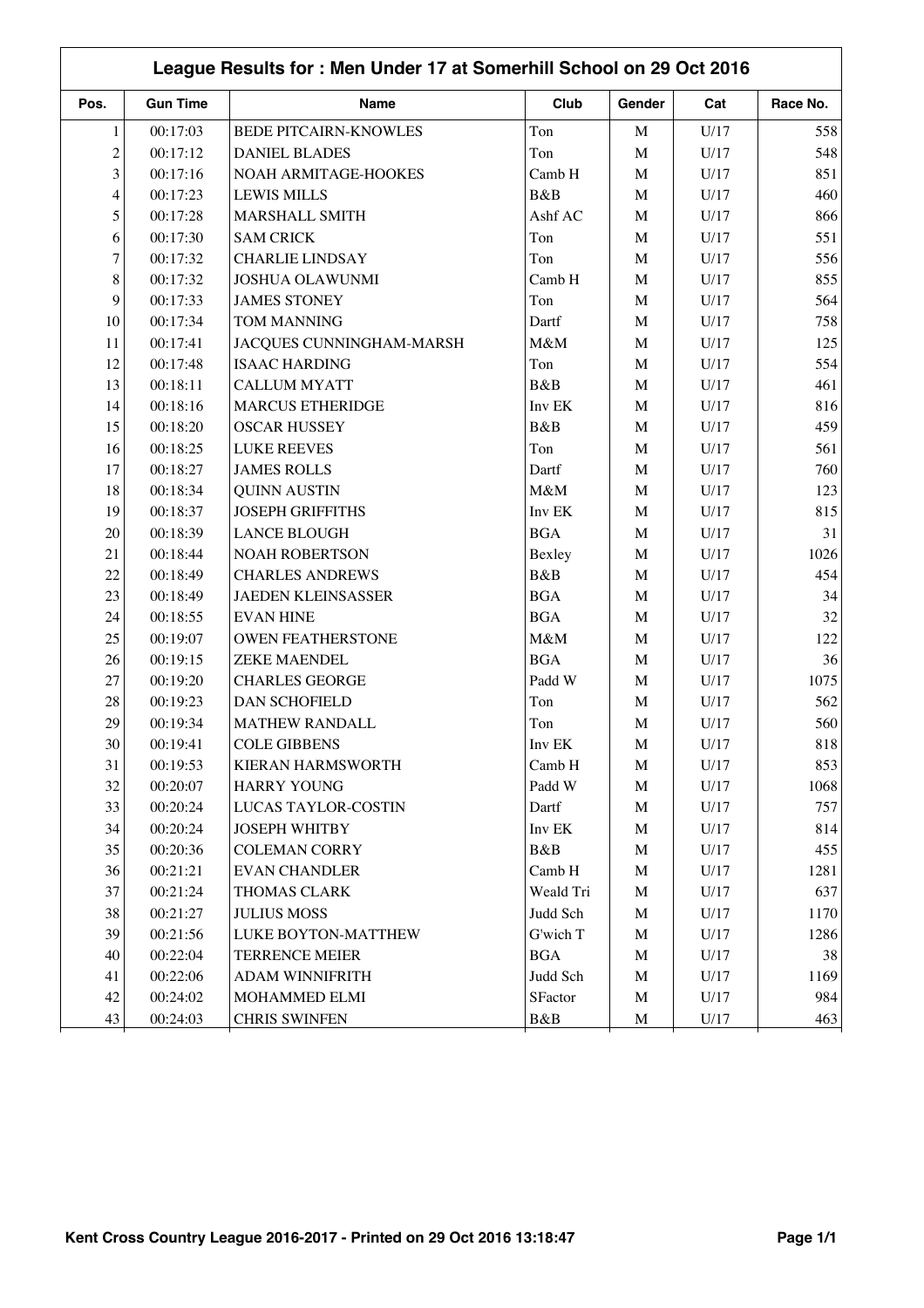|      | League Results for: Men Under 20 at Somerhill School on 29 Oct 2016 |                           |                |        |      |          |  |  |  |
|------|---------------------------------------------------------------------|---------------------------|----------------|--------|------|----------|--|--|--|
| Pos. | <b>Gun Time</b>                                                     | <b>Name</b>               | Club           | Gender | Cat  | Race No. |  |  |  |
|      | 00:16:38                                                            | <b>JAMIE GOODGE</b>       | Ton            | M      | U/20 | 2025     |  |  |  |
| 2    | 00:16:58                                                            | <b>JAMIE ATKINS</b>       | Dartf          | M      | U/20 | 2032     |  |  |  |
| 3    | 00:17:09                                                            | <b>SIMEON KLEINSASSER</b> | <b>BGA</b>     | M      | U/20 | 2002     |  |  |  |
| 4    | 00:17:35                                                            | <b>BAYLEY MASSEY</b>      | Camb H         | M      | U/20 | 2033     |  |  |  |
| 5    | 00:17:39                                                            | <b>CAMERON PAYAS</b>      | $M\&M$         | M      | U/20 | 2009     |  |  |  |
| 6    | 00:17:42                                                            | <b>KIERAN HUGHES</b>      | Dartf          | M      | U/20 | 2030     |  |  |  |
| 7    | 00:17:53                                                            | <b>LESTER NOBLE</b>       | <b>BGA</b>     | M      | U/20 | 2003     |  |  |  |
| 8    | 00:18:31                                                            | <b>STEPHEN KEIDERLING</b> | <b>BGA</b>     | M      | U/20 | 2001     |  |  |  |
| 9    | 00:18:38                                                            | <b>MARLEY GODDEN</b>      | $M\&M$         | M      | U/20 | 2010     |  |  |  |
| 10   | 00:19:11                                                            | <b>CONNOR BURFORD</b>     | Dartf          | M      | U/20 | 2031     |  |  |  |
| 11   | 00:20:00                                                            | ALAN TAYLOR               | <b>SFactor</b> | M      | U/20 | 2040     |  |  |  |
| 12   | 00:20:01                                                            | <b>CALLUM BROOKS</b>      | $M\&M$         | M      | U/20 | 2007     |  |  |  |
| 13   | 00:20:14                                                            | <b>TOM WHITE</b>          | Weald Tri      | M      | U/20 | 2028     |  |  |  |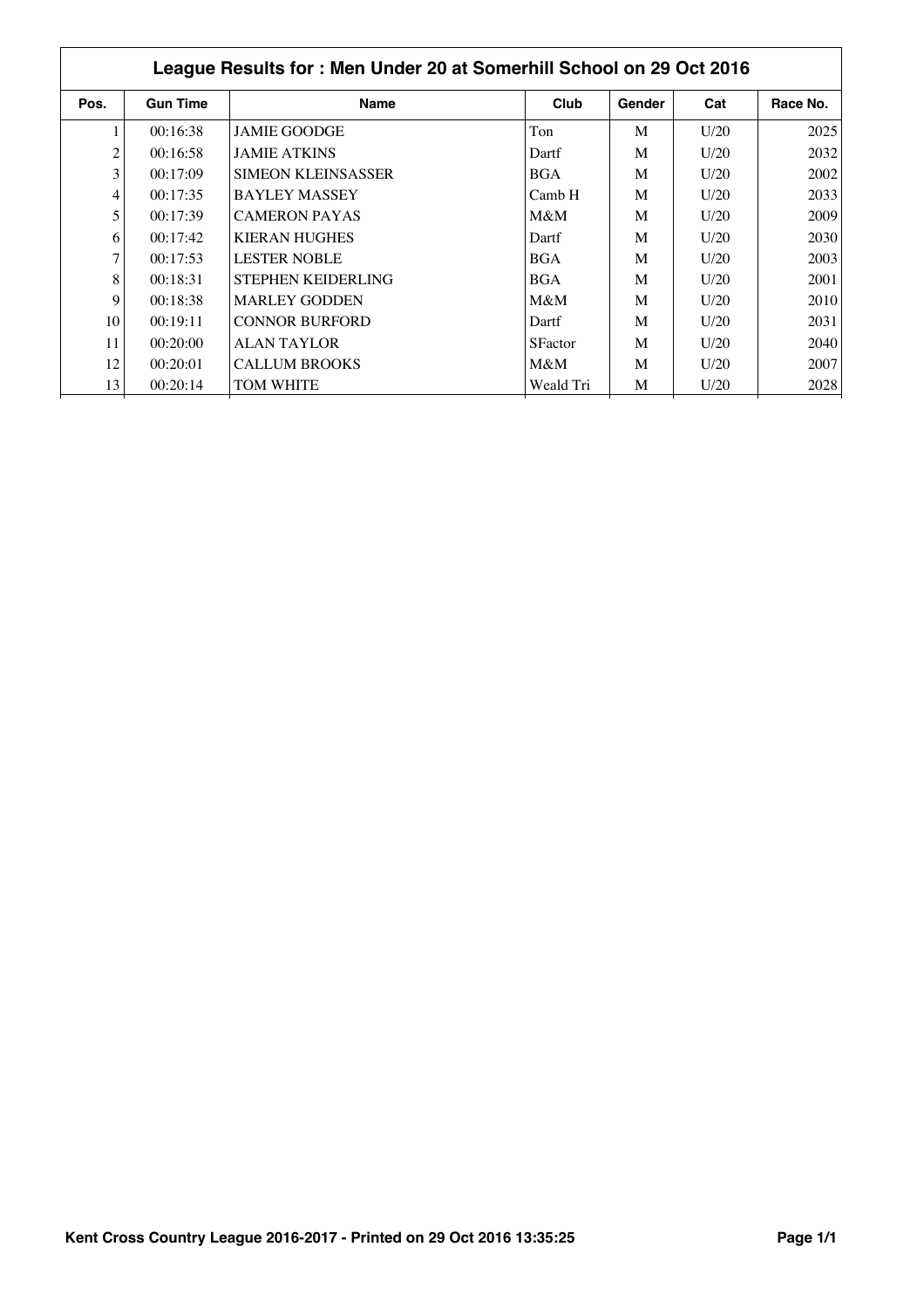|                | League Results for: Senior Women at Somerhill School on 29 Oct 2016 |                          |            |                           |                 |          |  |  |
|----------------|---------------------------------------------------------------------|--------------------------|------------|---------------------------|-----------------|----------|--|--|
| Pos.           | <b>Gun Time</b>                                                     | Name                     | Club       | Gender                    | Cat             | Race No. |  |  |
| 1              | 00:18:41                                                            | <b>JESSICA KEENE</b>     | B&B        | $\boldsymbol{\mathrm{F}}$ | U/20            | 6114     |  |  |
| $\overline{c}$ | 00:19:02                                                            | <b>ELAINE RAYNER</b>     | B&B        | F                         | Senior          | 330      |  |  |
| 3              | 00:19:19                                                            | <b>MARIA HESLOP</b>      | Padd W     | F                         | V <sub>45</sub> | 284      |  |  |
| 4              | 00:19:37                                                            | <b>CAROLINE FORD</b>     | Camb H     | ${\bf F}$                 | Senior          | 925      |  |  |
| 5              | 00:19:43                                                            | <b>HAZEL BEHAGG</b>      | Dartf RR   | ${\bf F}$                 | V40             | 991      |  |  |
| 6              | 00:19:55                                                            | <b>CAROLE PENLINGTON</b> | B&B        | F                         | V40             | 326      |  |  |
| 7              | 00:20:06                                                            | <b>CLAIRE DAY</b>        | Padd W     | ${\bf F}$                 | V35             | 281      |  |  |
| 8              | 00:20:16                                                            | <b>CHLOE BIRD</b>        | Ton        | ${\bf F}$                 | Senior          | 981      |  |  |
| 9              | 00:20:19                                                            | <b>HANNAH EWENS</b>      | CP-Tri     | F                         | Senior          | 45       |  |  |
| 10             | 00:20:24                                                            | <b>SHAUNA PAICE</b>      | Ton        | $\overline{F}$            | Senior          | 568      |  |  |
| 11             | 00:20:25                                                            | STEPHANIE HEARN          | M&M        | F                         | Senior          | 314      |  |  |
| 12             | 00:20:37                                                            | TINA OLDERSHAW           | Padd W     | ${\bf F}$                 | V <sub>45</sub> | 283      |  |  |
| 13             | 00:20:39                                                            | <b>LUCY THOMPSON</b>     | Ton        | ${\bf F}$                 | U/20            | 6120     |  |  |
| 14             | 00:20:40                                                            | <b>CLARE REEVES</b>      | Dartf      | ${\bf F}$                 | Senior          | 884      |  |  |
| 15             | 00:20:56                                                            | <b>EMILY GELDER</b>      | Camb H     | F                         | V40             | 928      |  |  |
| 16             | 00:20:58                                                            | ANOUSHKA JOHNSON         | Dartf      | F                         | V40             | 871      |  |  |
| 17             | 00:21:04                                                            | <b>SARAH BELAON</b>      | B&B        | F                         | V35             | 329      |  |  |
| 18             | 00:21:10                                                            | <b>JENNY FOWLER</b>      | M&M        | F                         | V40             | 311      |  |  |
| 19             | 00:21:12                                                            | <b>KELSEY FUSS</b>       | B&B        | ${\bf F}$                 | U/20            | 6116     |  |  |
| 20             | 00:21:15                                                            | RACHEL WINTERBOTTOM      | S.Kent     | F                         | Senior          | 93       |  |  |
| 21             | 00:21:16                                                            | <b>LYNNE CHAMPION</b>    | I&I        | F                         | V <sub>45</sub> | 17       |  |  |
| 22             | 00:21:23                                                            | <b>DONNA MEWIS</b>       | Beck       | F                         | V <sub>45</sub> | 1130     |  |  |
| 23             | 00:21:24                                                            | <b>JENNIE BUTLER</b>     | B&B        | ${\bf F}$                 | V40             | 325      |  |  |
| 24             | 00:21:26                                                            | <b>HANNAH BRADLEY</b>    | Dartf RR   | ${\bf F}$                 | Senior          | 993      |  |  |
| 25             | 00:21:46                                                            | <b>EMILIE KENT</b>       | Dartf RR   | ${\bf F}$                 | Senior          | 1000     |  |  |
| 26             | 00:21:51                                                            | <b>BRIONY WALSH</b>      | Ashf AC    | F                         | Senior          | 287      |  |  |
| 27             | 00:21:52                                                            | <b>HANNAH ROBERTS</b>    | Dartf      | ${\bf F}$                 | V35             | 872      |  |  |
| 28             | 00:21:55                                                            | NIKKI GOODWIN            | Folk       | ${\bf F}$                 | V35             | 1092     |  |  |
| 29             | 00:22:00                                                            | <b>SARAH HALL</b>        | Inv EK     | F                         | U/20            | 6126     |  |  |
| $30\,$         | 00:22:03                                                            | <b>CARA OLIVER</b>       | Camb H     | $\boldsymbol{F}$          | V40             | 933      |  |  |
| 31             | 00:22:06                                                            | ELISE RENDALL            | Padd W     | F                         | V35             | 282      |  |  |
| 32             | 00:22:08                                                            | <b>CATRIONA TUPLIN</b>   | CP-Tri     | $\boldsymbol{\mathrm{F}}$ | V40             | 55       |  |  |
| 33             | 00:22:14                                                            | HARRIET WOOLLEY          | Tun W      | ${\rm F}$                 | Senior          | 682      |  |  |
| 34             | 00:22:15                                                            | LUCY PITCAIRN-KNOWLES    | Ton        | ${\bf F}$                 | V50             | 569      |  |  |
| 35             | 00:22:20                                                            | <b>JILLIAN HOLFORD</b>   | Tun W      | ${\rm F}$                 | V <sub>45</sub> | 676      |  |  |
| 36             | 00:22:21                                                            | <b>SARA ELMQVIST</b>     | B&B        | ${\rm F}$                 | V40             | 327      |  |  |
| 37             | 00:22:22                                                            | <b>ANTONIA SKERRITT</b>  | clubchange | ${\rm F}$                 | V35             | 1273     |  |  |
| 38             | 00:22:23                                                            | ANN FULLER               | Dartf RR   | ${\rm F}$                 | V50             | 999      |  |  |
| 39             | 00:22:37                                                            | <b>CAROLINE CURTIS</b>   | Folk       | ${\rm F}$                 | V <sub>45</sub> | 1081     |  |  |
| 40             | 00:22:40                                                            | <b>SAM LEIGHTON</b>      | B&B        | F                         | U/20            | 6107     |  |  |
| 41             | 00:22:43                                                            | <b>JANE BRADSHAW</b>     | B&B        | ${\bf F}$                 | V40             | 324      |  |  |
| 42             | 00:22:50                                                            | <b>JOANNA CLOWES</b>     | B&B        | ${\bf F}$                 | U/20            | 6117     |  |  |
| 43             | 00:23:01                                                            | <b>MELISSA BERRY</b>     | Ton        | ${\bf F}$                 | U/20            | 6133     |  |  |
| 44             | 00:23:16                                                            | <b>MEL BURDETT</b>       | Beck       | ${\rm F}$                 | V40             | 1134     |  |  |
| 45             | 00:23:21                                                            | <b>JENNY TOMEI</b>       | B&B        | ${\rm F}$                 | Senior          | 331      |  |  |
| 46             | 00:23:24                                                            | <b>EMILY MEINS</b>       | Camb H     | ${\bf F}$                 | Senior          | 935      |  |  |
| 47             | 00:23:28                                                            | <b>KATE MARCHANT</b>     | Beck       | $\boldsymbol{\mathrm{F}}$ | V <sub>45</sub> | 1137     |  |  |
| 48             | 00:23:35                                                            | STEPHANIE WOOD           | Dartf      | ${\bf F}$                 | V50             | 877      |  |  |
| 49             | 00:23:41                                                            | <b>MARIE WATSON</b>      | S.Kent     | $\mathbf F$               | V50             | 92       |  |  |
| 50             | 00:23:43                                                            | <b>NINA RIDGE</b>        | Ton        | ${\bf F}$                 | V40             | 570      |  |  |
|                |                                                                     |                          |            |                           |                 |          |  |  |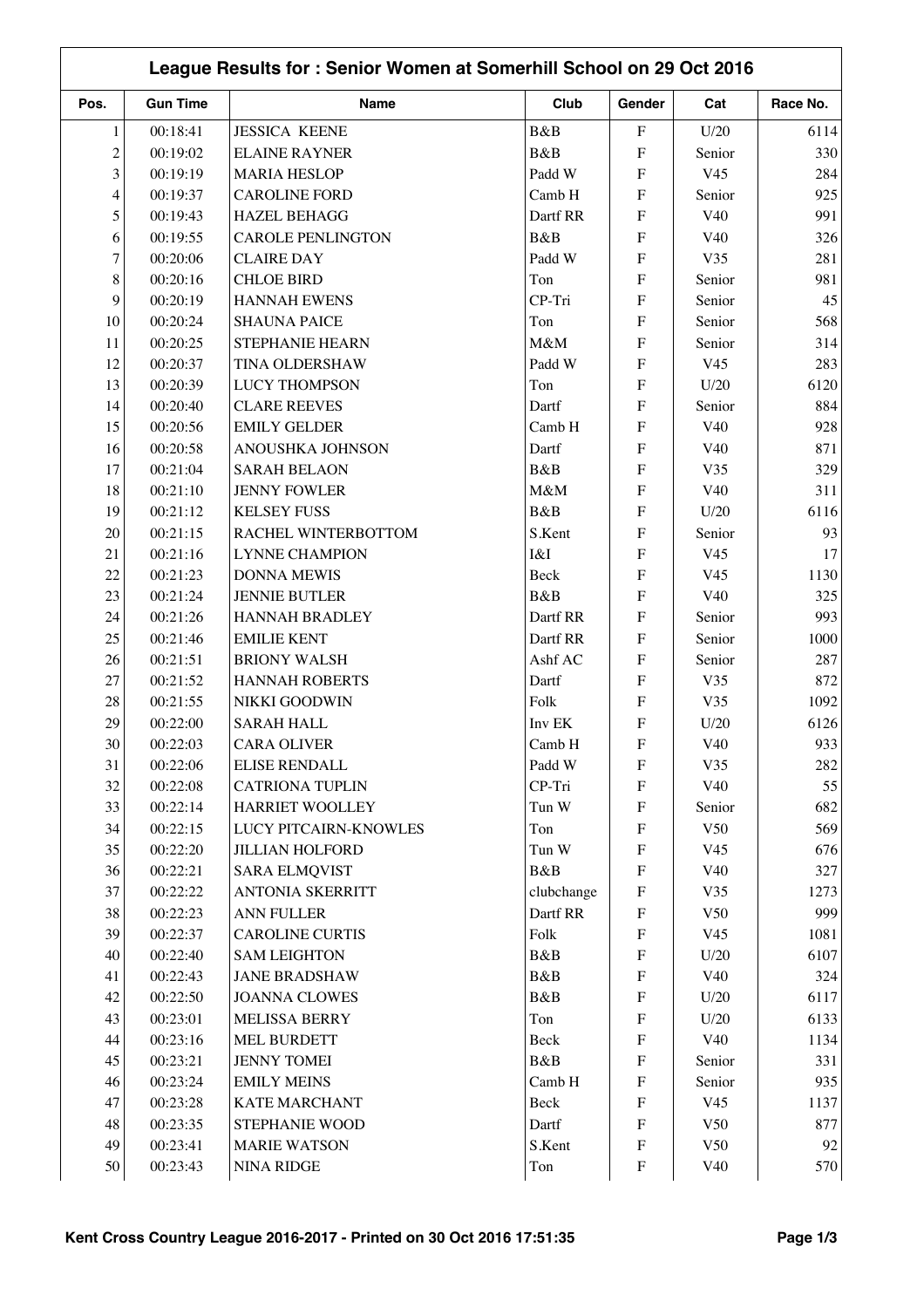| League Results for: Senior Women at Somerhill School on 29 Oct 2016 |                 |                           |            |                           |                 |          |
|---------------------------------------------------------------------|-----------------|---------------------------|------------|---------------------------|-----------------|----------|
| Pos.                                                                | <b>Gun Time</b> | Name                      | Club       | Gender                    | Cat             | Race No. |
| 51                                                                  | 00:24:00        | <b>BERNADETTE HARROP</b>  | M&M        | $\boldsymbol{\mathrm{F}}$ | V <sub>40</sub> | 313      |
| 52                                                                  | 00:24:06        | <b>LISA BERKMAN</b>       | Swale      | F                         | V40             | 185      |
| 53                                                                  | 00:24:09        | <b>LAURA CRANE</b>        | Bexley     | ${\bf F}$                 | Senior          | 1058     |
| 54                                                                  | 00:24:13        | <b>DONELLE YAPP</b>       | B&B        | ${\bf F}$                 | Senior          | 336      |
| 55                                                                  | 00:24:16        | <b>SONIA BARDEN</b>       | Tun W      | ${\bf F}$                 | V35             | 1206     |
| 56                                                                  | 00:24:17        | <b>RACHEL FAGG</b>        | Ton        | ${\bf F}$                 | V40             | 566      |
| 57                                                                  | 00:24:23        | <b>REBECCA DYER</b>       | Ashf AC    | ${\bf F}$                 | V35             | 286      |
| 58                                                                  | 00:24:25        | <b>JACKIE KING</b>        | I&I        | ${\bf F}$                 | V <sub>45</sub> | 12       |
| 59                                                                  | 00:24:27        | <b>ALISON WILLIAMS</b>    | M&M        | $\overline{F}$            | V40             | 319      |
| 60                                                                  | 00:24:28        | <b>ABBI BRISSENDEN</b>    | S.Kent     | $\overline{F}$            | V35             | 85       |
| 61                                                                  | 00:24:33        | <b>MO FAZAKERLEY</b>      | M&M        | F                         | V50             | 316      |
| 62                                                                  | 00:24:33        | <b>JESSICA DANDO</b>      | Dartf      | ${\bf F}$                 | Senior          | 886      |
| 63                                                                  | 00:24:35        | <b>DENISE ROSE</b>        | Dartf RR   | ${\bf F}$                 | V50             | 992      |
| 64                                                                  | 00:24:37        | <b>EMMA DODDS</b>         | G'wich T   | ${\bf F}$                 | Senior          | 198      |
| 65                                                                  | 00:24:39        | <b>SALLY GEORGE</b>       | I&I        | ${\bf F}$                 | V35             | 26       |
| 66                                                                  | 00:24:41        | <b>AMANDA WILLIAMS</b>    | Orp        | F                         | V40             | 1266     |
| 67                                                                  | 00:24:46        | <b>HELEN GARRETT</b>      | CP-Tri     | F                         | V50             | 47       |
| 68                                                                  | 00:24:52        | <b>JO HOVENDEN</b>        | Med Tri    | F                         | Senior          | 649      |
| 69                                                                  | 00:24:52        | <b>JODY STOAKES</b>       | Folk       | ${\bf F}$                 | V35             | 1093     |
| 70                                                                  | 00:25:05        | <b>JENNY BUTTERFIELD</b>  | G'wich T   | F                         | V35             | 195      |
| 71                                                                  | 00:25:06        | <b>SOPHIE FENNER</b>      | Camb H     | ${\bf F}$                 | U/20            | 6122     |
| 72                                                                  | 00:25:12        | <b>LESLEY MERCER</b>      | Tun W      | ${\bf F}$                 | V40             | 692      |
| 73                                                                  | 00:25:24        | <b>ALEXANDRA DIX</b>      | CP-Tri     | ${\bf F}$                 | Senior          | 44       |
| 74                                                                  | 00:25:27        | <b>CATHERINE O'CONNOR</b> | Folk       | ${\bf F}$                 | V <sub>45</sub> | 1078     |
| 75                                                                  | 00:25:32        | <b>CAROL TSANG</b>        | Tun W      | ${\bf F}$                 | V40             | 693      |
| 76                                                                  | 00:25:38        | <b>JESS OWEN</b>          | Ton        | F                         | Senior          | 601      |
| 77                                                                  | 00:25:42        | <b>JOANNE MURPHY</b>      | Camb H     | ${\bf F}$                 | V <sub>55</sub> | 1260     |
| 78                                                                  | 00:25:46        | <b>ELIZABETH IVES</b>     | Dartf      | ${\bf F}$                 | V <sub>45</sub> | 875      |
| 79                                                                  | 00:26:00        | <b>CATRIONA WATTS</b>     | Folk       | F                         | V <sub>45</sub> | 1103     |
| $80\,$                                                              | 00:26:04        | <b>CATHY COOKE</b>        | $CP-Tri$   | ${\bf F}$                 | V40             | 43       |
| 81                                                                  | 00:26:20        | <b>NADJA BROUWER</b>      | G'wich T   | F                         | V35             | 194      |
| 82                                                                  | 00:26:27        | STELLA RICHARDSON         | Tun W      | ${\rm F}$                 | V60             | 698      |
| 83                                                                  | 00:26:32        | <b>ANTONIA TATNELL</b>    | Weald Tri  | ${\rm F}$                 | V40             | 632      |
| 84                                                                  | 00:26:35        | <b>ANITA DUBERY</b>       | Orp        | ${\bf F}$                 | V50             | 616      |
| 85                                                                  | 00:26:42        | <b>LIZZY BRAMA</b>        | CP-Tri     | ${\bf F}$                 | Senior          | 40       |
| 86                                                                  | 00:26:44        | <b>LYNNE MORGAN</b>       | Dartf      | ${\rm F}$                 | V35             | 874      |
| 87                                                                  | 00:26:45        | RENEE-MARIE YOUNG         | Dartf      | ${\rm F}$                 | V <sub>45</sub> | 876      |
| 88                                                                  | 00:26:54        | <b>GAIL ARNOTT</b>        | Beck       | ${\rm F}$                 | V <sub>55</sub> | 1115     |
| 89                                                                  | 00:27:03        | MONICA WHITEFIELD         | Camb H     | ${\rm F}$                 | V50             | 937      |
| 90                                                                  | 00:27:08        | <b>GAIL TURBUTT</b>       | Folk       | ${\rm F}$                 | V40             | 1077     |
| 91                                                                  | 00:27:18        | NIENKE HENSBROEK          | G'wich T   | ${\bf F}$                 | V35             | 204      |
| 92                                                                  | 00:27:19        | <b>MANDY JARVIS</b>       | Bexley     | ${\bf F}$                 | V50             | 1259     |
| 93                                                                  | 00:27:24        | <b>JANICE MOOREKITE</b>   | Larkf      | ${\bf F}$                 | V <sub>55</sub> | 29       |
| 94                                                                  | 00:27:26        | <b>JEANETTE WHITE</b>     | Tun W      | ${\bf F}$                 | V <sub>45</sub> | 1297     |
| 95                                                                  | 00:27:30        | <b>GEORGIA CHILD</b>      | Ashf AC    | ${\bf F}$                 | Senior          | 285      |
| 96                                                                  | 00:27:34        | STEPHANIE DANN            | Dartf      | ${\bf F}$                 | Senior          | 887      |
| 97                                                                  | 00:27:40        | <b>LISA WILD</b>          | <b>RRM</b> | ${\bf F}$                 | V40             | 168      |
| 98                                                                  | 00:27:55        | <b>HELEN FOOKS</b>        | I&I        | ${\bf F}$                 | V <sub>45</sub> | 11       |
| 99                                                                  | 00:28:04        | <b>GEMMA RICHARDSON</b>   | Tun W      | $\boldsymbol{\mathrm{F}}$ | Senior          | 690      |
| 100                                                                 | 00:28:24        | <b>EMMA HARKINS</b>       | G'wich T   | ${\bf F}$                 | Senior          | 203      |
|                                                                     |                 |                           |            |                           |                 |          |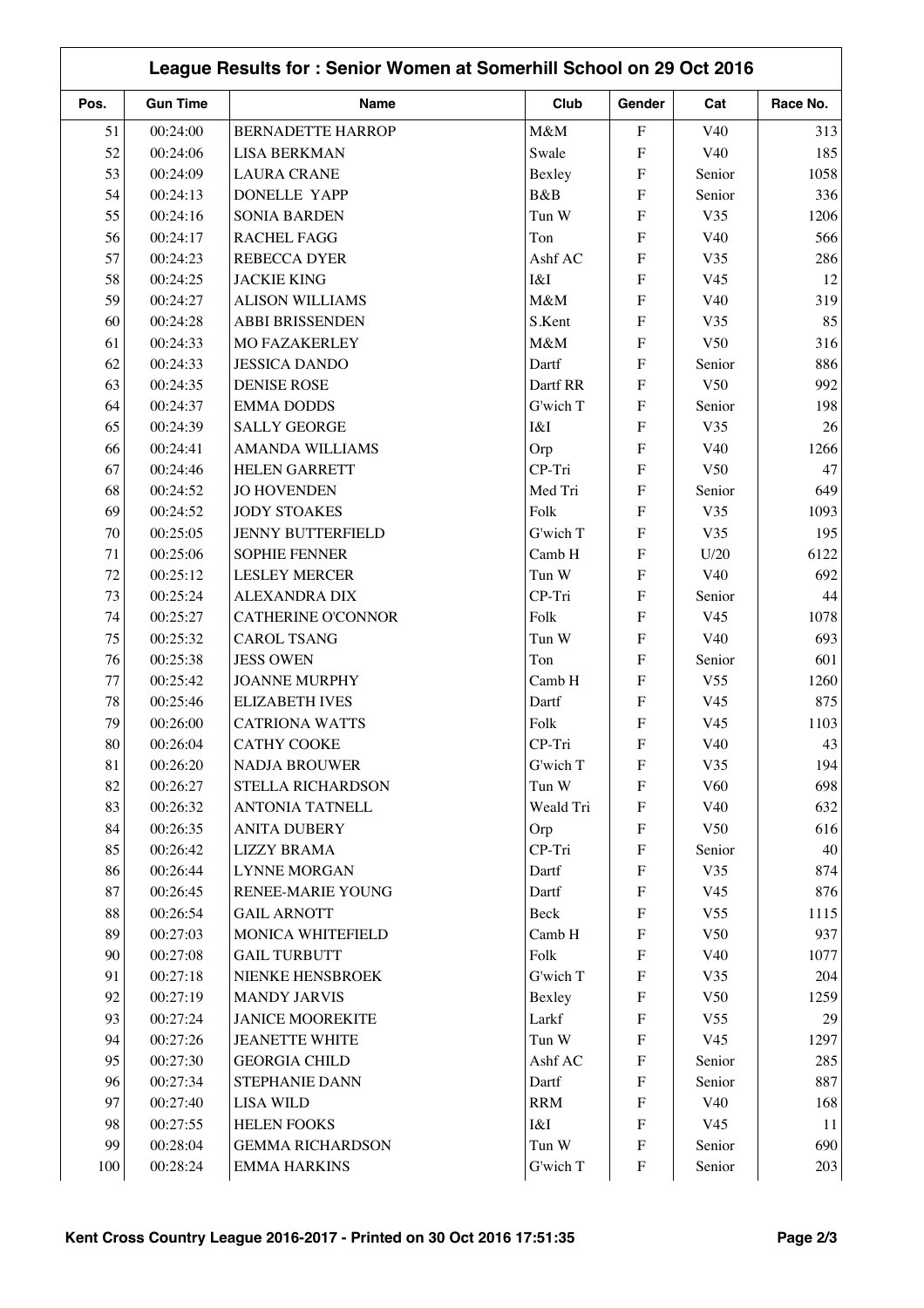| League Results for: Senior Women at Somerhill School on 29 Oct 2016 |                 |                          |             |                |                 |          |
|---------------------------------------------------------------------|-----------------|--------------------------|-------------|----------------|-----------------|----------|
| Pos.                                                                | <b>Gun Time</b> | <b>Name</b>              | Club        | Gender         | Cat             | Race No. |
| 101                                                                 | 00:28:27        | <b>JANE WHEELER</b>      | Ashf AC     | $\mathbf F$    | V <sub>45</sub> | 289      |
| 102                                                                 | 00:28:42        | <b>KAREN CLARK</b>       | Weald Tri   | $\overline{F}$ | V <sub>45</sub> | 635      |
| 103                                                                 | 00:28:45        | <b>ANNE DELLOW</b>       | Dartf RR    | $\overline{F}$ | V <sub>60</sub> | 708      |
| 104                                                                 | 00:28:54        | NICKY WHITE              | Tun W       | $\overline{F}$ | V <sub>50</sub> | 1296     |
| 105                                                                 | 00:29:12        | <b>MOLLY STEWART</b>     | Med Tri     | $\overline{F}$ | U/20            | 6121     |
| 106                                                                 | 00:29:18        | <b>LISA DONALDSON</b>    | G'wich T    | $\overline{F}$ | V <sub>50</sub> | 244      |
| 107                                                                 | 00:29:21        | NICOLA STENNING          | Weald Tri   | $\mathbf{F}$   | V <sub>40</sub> | 630      |
| 108                                                                 | 00:29:27        | <b>SUZI WILTSHIRE</b>    | Dartf       | $\overline{F}$ | V35             | 885      |
| 109                                                                 | 00:29:33        | THEA SAUNDERS            | G'wich T    | F              | Senior          | 218      |
| 110                                                                 | 00:29:55        | <b>KAT FORD</b>          | M&M         | $\overline{F}$ | Senior          | 924      |
| 111                                                                 | 00:29:57        | <b>KATIE BAREFORD</b>    | Bexley      | $\overline{F}$ | V35             | 1154     |
| 112                                                                 | 00:29:59        | <b>SARAH DODDS</b>       | Bexley      | $\overline{F}$ | V35             | 1261     |
| 113                                                                 | 00:30:35        | <b>JACQUELINE RIDOUT</b> | Dartf RR    | $\overline{F}$ | V <sub>55</sub> | 707      |
| 114                                                                 | 00:30:47        | <b>JENNY RAYMENT</b>     | Beck        | $\overline{F}$ | V35             | 1143     |
| 115                                                                 | 00:30:56        | <b>RUKI SIDHWA</b>       | CP-Tri      | $\mathbf{F}$   | V <sub>50</sub> | 53       |
| 116                                                                 | 00:31:07        | NICKY BUTTERWORTH        | Bexley      | $\overline{F}$ | V <sub>50</sub> | 1051     |
| 117                                                                 | 00:31:10        | <b>LYNNE HILL</b>        | <b>SLGR</b> | $\mathbf{F}$   | V <sub>45</sub> | 910      |
| 118                                                                 | 00:31:35        | <b>SUSAN SMITH</b>       | <b>RRM</b>  | $\overline{F}$ | V <sub>50</sub> | 167      |
| 119                                                                 | 00:31:48        | <b>LISA SMITH</b>        | Folk        | $\mathbf{F}$   | V35             | 1085     |
| 120                                                                 | 00:32:29        | ELIZABETH LAWRENCE       | Bexley      | F              | V40             | 1054     |
| 121                                                                 | 00:32:37        | <b>JULIE LOCKWOOD</b>    | G'wich T    | $\mathbf{F}$   | V <sub>45</sub> | 210      |
| 122                                                                 | 00:32:57        | <b>GILLIAN MANNING</b>   | Dartf       | $\overline{F}$ | V <sub>55</sub> | 879      |
| 123                                                                 | 00:33:10        | <b>TINA EKE</b>          | Folk        | F              | V <sub>55</sub> | 1079     |
| 124                                                                 | 00:33:42        | <b>GERALDINE LEGON</b>   | Bexley      | F              | V <sub>55</sub> | 1056     |
| 125                                                                 | 00:34:15        | <b>WENDY CHATMAN</b>     | <b>SLGR</b> | $\overline{F}$ | V <sub>55</sub> | 912      |
| 126                                                                 | 00:37:00        | <b>KATE LANCEFIELD</b>   | Folk        | ${\bf F}$      | V35             | 1107     |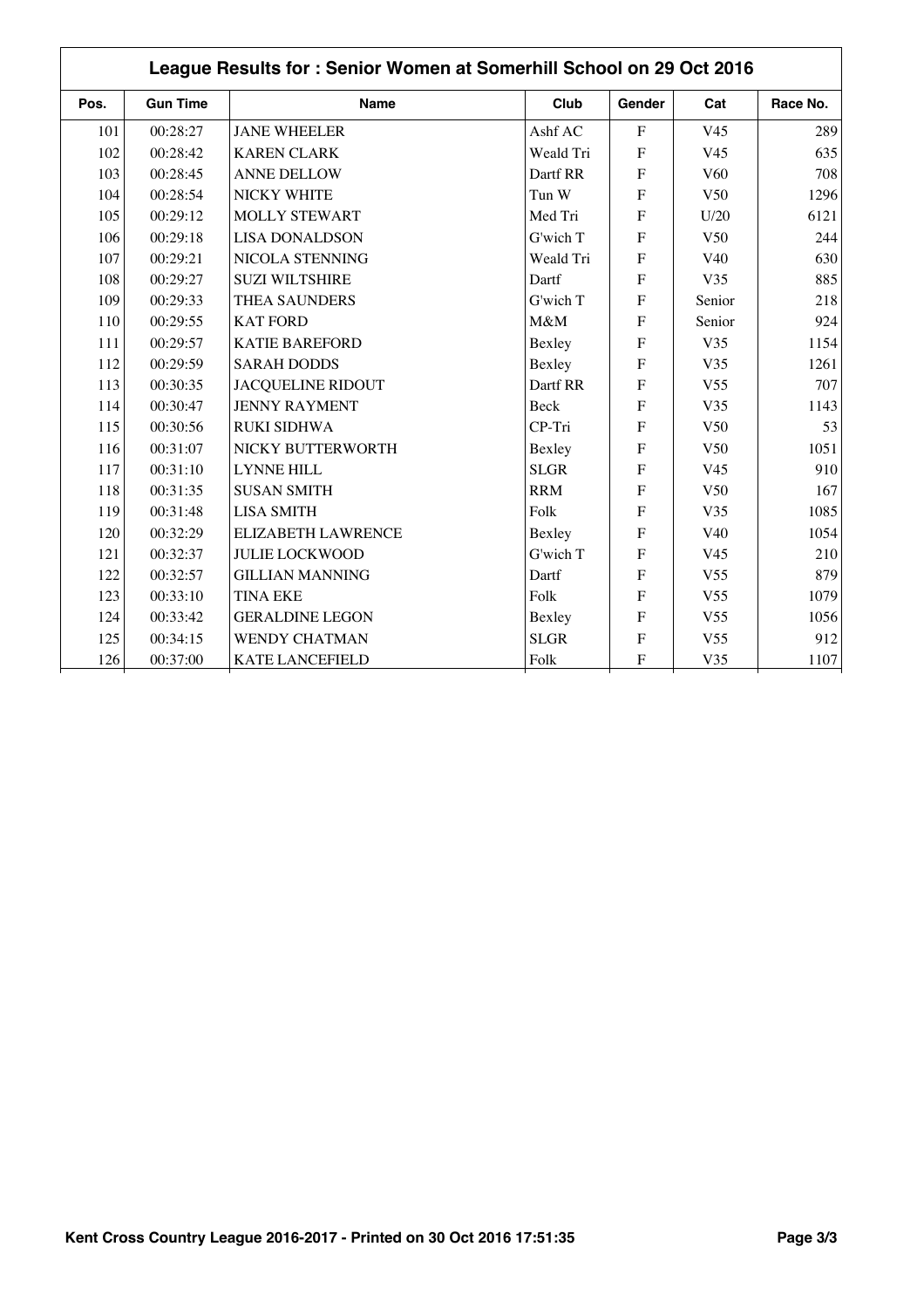|      | League Results for: Veteran Men Over 70 at Somerhill School on 29 Oct 2016 |                                 |            |        |     |                 |  |
|------|----------------------------------------------------------------------------|---------------------------------|------------|--------|-----|-----------------|--|
| Pos. | <b>Gun Time</b>                                                            | <b>Name</b>                     | Club       | Gender | Cat | Race No.        |  |
|      | 00:25:57                                                                   | DAVID MOOREKITE                 | Larkf      | M      | V75 | 30 <sup>1</sup> |  |
|      | 00:27:40                                                                   | <b>STOPHER ALAN</b>             | <b>RRM</b> | M      | V70 | 183             |  |
| 3    | 00:27:44                                                                   | <b>VERNON THOMAS</b>            | G'wich T   | M      | V70 | 223             |  |
| 4    | 00:30:51                                                                   | <b>JAN BRACKEN</b>              | Weald Tri  | M      | V75 | 639             |  |
|      | 00:39:21                                                                   | <b>RICHARD PITCAIRN-KNOWLES</b> | S'oaks AC  | M      | V80 | 772             |  |
| 6    | 00:59:53                                                                   | <b>BRYON TAYLOR</b>             | Tun W      | M      | V75 | 1203            |  |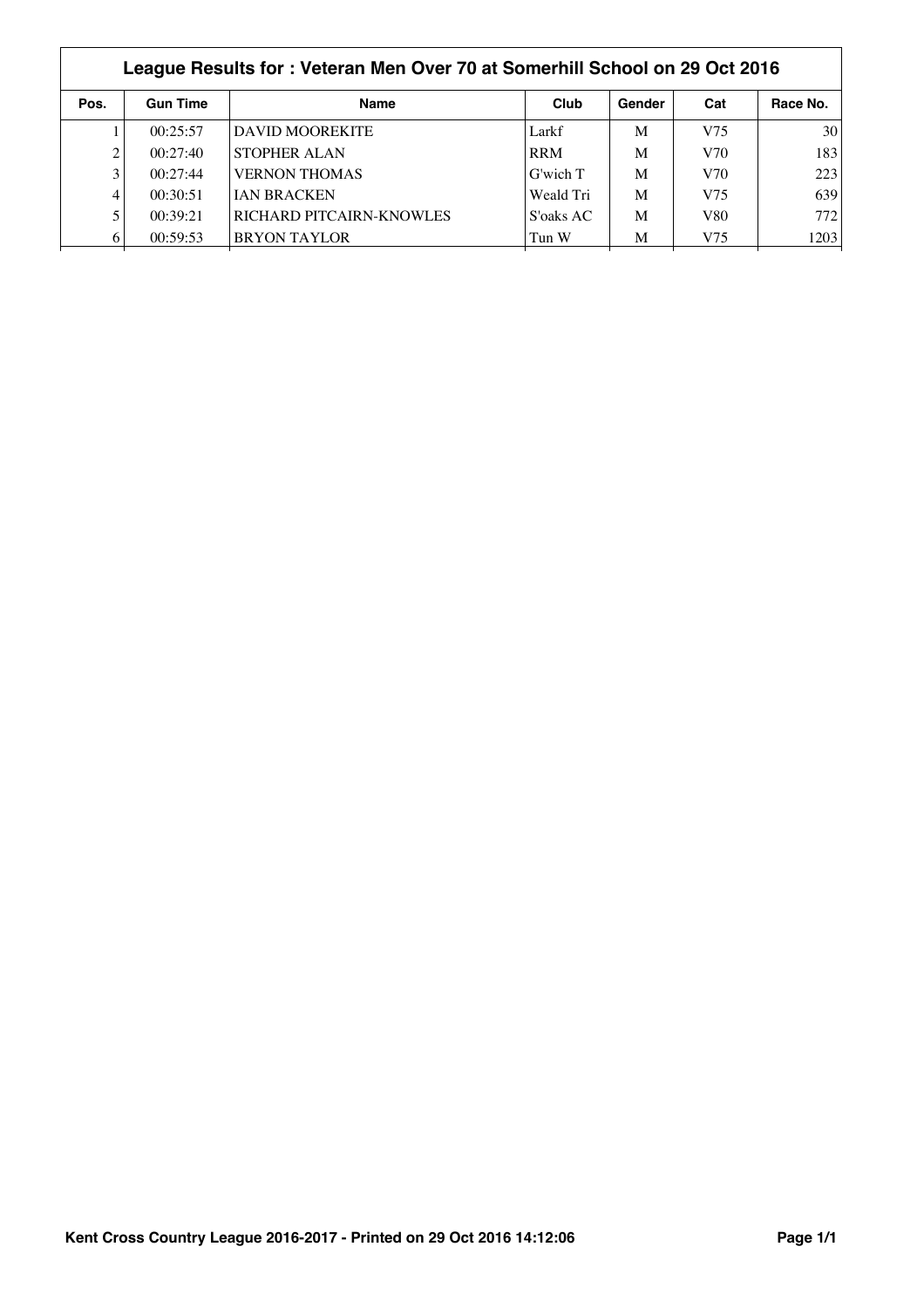|                | League Results for: Senior Men at Somerhill School on 29 Oct 2016 |                         |         |             |                 |          |
|----------------|-------------------------------------------------------------------|-------------------------|---------|-------------|-----------------|----------|
| Pos.           | <b>Gun Time</b>                                                   | Name                    | Club    | Gender      | Cat             | Race No. |
| 1              | 00:33:02                                                          | <b>JAKE WIGHTMAN</b>    | Dartf   | $\mathbf M$ | Senior          | 953      |
| $\overline{c}$ | 00:33:14                                                          | <b>TOM COLLINS</b>      | M&M     | $\mathbf M$ | Senior          | 140      |
| 3              | 00:33:26                                                          | MICHAEL COLEMAN         | S.Kent  | $\mathbf M$ | Senior          | 82       |
| 4              | 00:33:33                                                          | <b>DEAN LACY</b>        | Camb H  | $\mathbf M$ | Senior          | 741      |
| 5              | 00:33:47                                                          | TEWELDEBRHAN MENGES     | M&M     | $\mathbf M$ | U/20            | 2011     |
| 6              | 00:34:05                                                          | <b>SIMON HABTOM</b>     | M&M     | $\mathbf M$ | U/20            | 2008     |
| $\tau$         | 00:34:06                                                          | <b>JACK GOSS</b>        | S.Kent  | $\mathbf M$ | U/20            | 2005     |
| 8              | 00:34:13                                                          | <b>ANDY RAYNER</b>      | B&B     | $\mathbf M$ | Senior          | 403      |
| 9              | 00:34:27                                                          | <b>DANIEL BRADLEY</b>   | Ton     | $\mathbf M$ | Senior          | 573      |
| 10             | 00:34:41                                                          | NIKKI FAULKENER         | Bexley  | $\mathbf M$ | Senior          | 1262     |
| 11             | 00:34:49                                                          | <b>ALEX GIBBINS</b>     | B&B     | $\mathbf M$ | V40             | 464      |
| 12             | 00:34:54                                                          | <b>RICHARD WEBB</b>     | B&B     | $\mathbf M$ | U/20            | 2014     |
| 13             | 00:34:55                                                          | <b>MARK WILKINS</b>     | M&M     | $\mathbf M$ | Senior          | 141      |
| 14             | 00:35:19                                                          | <b>DAN WATT</b>         | Ton     | $\mathbf M$ | Senior          | 595      |
| 15             | 00:35:23                                                          | <b>ALEX CAMERON</b>     | Dartf   | $\mathbf M$ | Senior          | 970      |
| 16             | 00:35:50                                                          | <b>BEN MATTHEWS</b>     | Bexley  | $\mathbf M$ | U/20            | 2044     |
| 17             | 00:35:52                                                          | <b>MATT BRITTON</b>     | Ashf AC | $\mathbf M$ | Senior          | 783      |
| 18             | 00:36:02                                                          | <b>CHRIS BIDDLE</b>     | Dartf   | $\mathbf M$ | Senior          | 962      |
| 19             | 00:36:02                                                          | <b>BARRY ROYDEN</b>     | M&M     | $\mathbf M$ | V <sub>45</sub> | 130      |
| 20             | 00:36:15                                                          | <b>CHARLIE DAVIS</b>    | B&B     | $\mathbf M$ | U/20            | 2021     |
| 21             | 00:36:20                                                          | <b>GRAEME SAKER</b>     | Ton     | $\mathbf M$ | V <sub>55</sub> | 592      |
| 22             | 00:36:40                                                          | <b>MATT LAWES</b>       | CP-Tri  | $\mathbf M$ | Senior          | 69       |
| 23             | 00:36:51                                                          | <b>JAMES TAYLOR</b>     | Ton     | $\mathbf M$ | Senior          | 604      |
| 24             | 00:36:58                                                          | YARED SEBHAT            | Inv EK  | $\mathbf M$ | U/20            | 2048     |
| 25             | 00:37:04                                                          | <b>ANDY HOWEY</b>       | Tun W   | M           | V <sub>50</sub> | 667      |
| 26             | 00:37:14                                                          | <b>DAVID READER</b>     | Camb H  | $\mathbf M$ | V40             | 746      |
| 27             | 00:37:24                                                          | <b>HARRY COLLINS</b>    | M&M     | $\mathbf M$ | Senior          | 149      |
| 28             | 00:37:27                                                          | LUC LEGON               | Bexley  | $\mathbf M$ | U/20            | 2041     |
| 29             | 00:37:29                                                          | <b>STEVE HODGES</b>     | Camb H  | $\mathbf M$ | Senior          | 744      |
| $30\,$         | 00:37:30                                                          | <b>MARK LALLY</b>       | Beck    | M           | Senior          | 1142     |
| 31             | 00:37:31                                                          | <b>JON VINTNER</b>      | B&B     | M           | Senior          | 407      |
| 32             | 00:37:32                                                          | <b>EDWARD STEELE</b>    | Tun W   | $\mathbf M$ | Senior          | 666      |
| 33             | 00:37:35                                                          | <b>LEE MCMEEKIN</b>     | $M\&M$  | $\mathbf M$ | V40             | 144      |
| 34             | 00:37:37                                                          | DAN PYNE                | Dartf   | $\mathbf M$ | Senior          | 959      |
| 35             | 00:37:39                                                          | <b>DECLAN BURTON</b>    | Ton     | M           | U/20            | 2023     |
| 36             | 00:37:48                                                          | <b>JANUSZ LATALA</b>    | Dartf   | $\mathbf M$ | Senior          | 955      |
| 37             | 00:37:53                                                          | TOM DESBOROUGH          | B&B     | M           | U/20            | 2017     |
| 38             | 00:38:02                                                          | TOM COX                 | Ton     | $\mathbf M$ | Senior          | 578      |
| 39             | 00:38:08                                                          | <b>CHRIS TUCK</b>       | B&B     | $\mathbf M$ | Senior          | 408      |
| 40             | 00:38:22                                                          | <b>MARK COATES</b>      | Ton     | $\mathbf M$ | Senior          | 577      |
| 41             | 00:38:23                                                          | ROB DEMETRIOU           | Med Tri | $\mathbf M$ | V40             | 659      |
| 42             | 00:38:33                                                          | NICK STEELE             | Folk    | $\mathbf M$ | Senior          | 1094     |
| 43             | 00:38:34                                                          | <b>DAVID WEEKES</b>     | Folk    | $\mathbf M$ | V50             | 1106     |
| 44             | 00:38:43                                                          | <b>TONY DUREY</b>       | Dartf   | $\mathbf M$ | V50             | 960      |
| 45             | 00:38:44                                                          | <b>MAXWELL PHILLIPS</b> | $M\&M$  | $\mathbf M$ | U/20            | 2013     |
| 46             | 00:38:48                                                          | NEILL WRIGHT            | $M\&M$  | $\mathbf M$ | V40             | 135      |
| 47             | 00:38:50                                                          | MICHAEL DOWDS           | CP-Tri  | $\mathbf M$ | Senior          | 61       |
| 48             | 00:38:52                                                          | TRISTAN HODGES          | M&M     | $\mathbf M$ | Senior          | 150      |
| 49             | 00:38:56                                                          | <b>STEVE GROOM</b>      | Camb H  | $\mathbf M$ | Senior          | 736      |
| 50             | 00:39:02                                                          | STEPHEN THROSSELL       | Larkf   | M           | V40             | 1219     |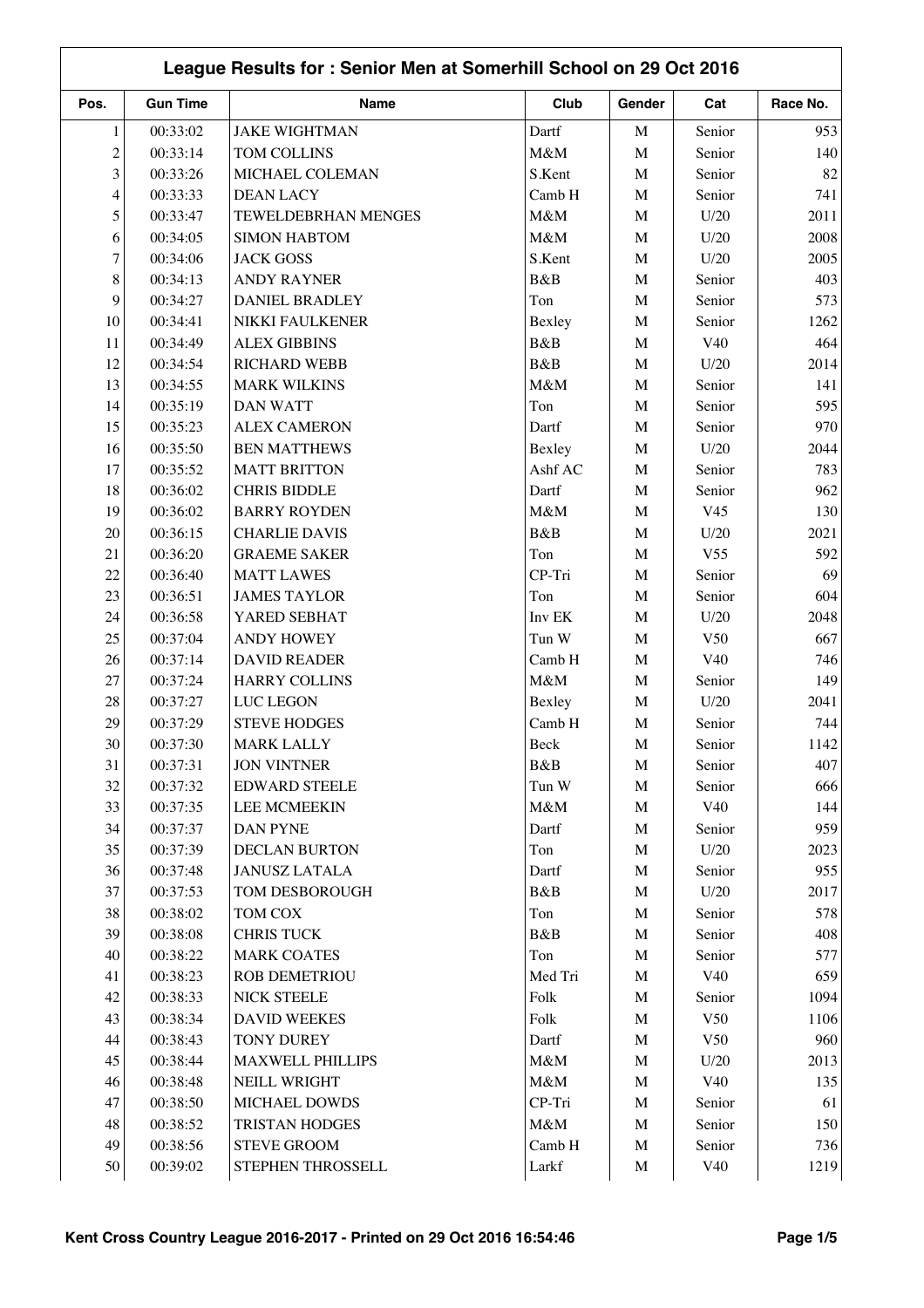|        | League Results for: Senior Men at Somerhill School on 29 Oct 2016 |                           |           |             |                 |                |
|--------|-------------------------------------------------------------------|---------------------------|-----------|-------------|-----------------|----------------|
| Pos.   | <b>Gun Time</b>                                                   | Name                      | Club      | Gender      | Cat             | Race No.       |
| 51     | 00:39:04                                                          | MICHAEL JARVIS            | Dartf     | M           | Senior          | 950            |
| 52     | 00:39:09                                                          | <b>MARK CHAMPION</b>      | I&I       | $\mathbf M$ | V <sub>45</sub> | 19             |
| 53     | 00:39:12                                                          | <b>DYLAN BEAVER</b>       | Dartf     | $\mathbf M$ | V40             | 952            |
| 54     | 00:39:14                                                          | JONATHAN ARMSTRONG        | Bexley    | $\mathbf M$ | V <sub>50</sub> | 1038           |
| 55     | 00:39:17                                                          | <b>TIM LUCAS</b>          | Tun W     | $\mathbf M$ | Senior          | 675            |
| 56     | 00:39:21                                                          | <b>CHRIS STANTON</b>      | Bexley    | $\mathbf M$ | Senior          | 1258           |
| 57     | 00:39:30                                                          | <b>OLIVER KINGSTON</b>    | Ton       | $\mathbf M$ | U/20            | 2038           |
| 58     | 00:39:42                                                          | <b>KEVIN WILLIAMS</b>     | Ashf AC   | M           | V <sub>55</sub> | 785            |
| 59     | 00:39:48                                                          | <b>GAVIN KITCHINGHAM</b>  | Orp       | $\mathbf M$ | V <sub>45</sub> | 613            |
| 60     | 00:39:50                                                          | <b>BRADLEY HALLIDAY</b>   | G'wich T  | M           | Senior          | 202            |
| 61     | 00:40:00                                                          | <b>JON FISH</b>           | Bexley    | $\mathbf M$ | Senior          | 1036           |
| 62     | 00:40:04                                                          | WILLIAM SMITH             | S.Kent    | $\mathbf M$ | Senior          | 90             |
| 63     | 00:40:09                                                          | <b>BEN LITHGOW-SMITH</b>  | G'wich T  | $\mathbf M$ | Senior          | 249            |
| 64     | 00:40:13                                                          | <b>JAMES DONALDSON</b>    | G'wich T  | $\mathbf M$ | Senior          | 199            |
| 65     | 00:40:15                                                          | <b>DUNCAN MOON</b>        | M&M       | $\mathbf M$ | U/20            | 2006           |
| 66     | 00:40:15                                                          | <b>JOE WATTS</b>          | Ton       | $\mathbf M$ | Senior          | 596            |
| 67     | 00:40:24                                                          | <b>JAMES CRAWLEY</b>      | B&B       | $\mathbf M$ | U/20            | 2022           |
| 68     | 00:40:26                                                          | <b>JACK CROSSLEY</b>      | M&M       | $\mathbf M$ | Senior          | 1279           |
| 69     | 00:40:31                                                          | <b>SIMON HESKETH</b>      | M&M       | $\mathbf M$ | V <sub>45</sub> | 139            |
| 70     | 00:40:33                                                          | <b>STEVE JARVIS</b>       | Dartf RR  | $\mathbf M$ | V <sub>40</sub> | 151            |
| 71     | 00:40:34                                                          | <b>MATTHEW CLEMENTS</b>   | Tun W     | M           | V <sub>40</sub> | 668            |
| 72     | 00:40:36                                                          | <b>TIM TAPPER</b>         | Weald Tri | $\mathbf M$ | V <sub>45</sub> | 641            |
| 73     | 00:40:40                                                          | <b>JON KENNEDY</b>        | Dartf     | M           | Senior          | 969            |
| 74     | 00:40:47                                                          | <b>GARETH WILLIAMS</b>    | M&M       | M           | V50             | 138            |
| 75     | 00:40:49                                                          | <b>JASON WHITCOMBE</b>    | Orp       | M           | V40             | 870            |
| 76     | 00:40:52                                                          | KIERAN FITZPATRICK        | Tun W     | M           | Senior          | 704            |
| 77     | 00:40:56                                                          | <b>STEVE DALEY</b>        | Beck      | $\mathbf M$ | V50             | 1121           |
| 78     | 00:41:06                                                          | <b>ANDREW MEAD</b>        | S'oaks AC | $\mathbf M$ | V <sub>45</sub> | 770            |
| 79     | 00:41:16                                                          | <b>ANTHONY CRUSH</b>      | Ton       | $\mathbf M$ | V40             | 580            |
| $80\,$ | 00:41:26                                                          | RICHARD DANIEL            | B&B       | M           | Senior          | 409            |
| 81     | 00:41:27                                                          | <b>ADRIAN PERKINS</b>     | M'stone   | M           | V40             | 265            |
| 82     | 00:41:28                                                          | DOMINIC WOOLFORD          | Inv EK    | $\mathbf M$ | Senior          | 821            |
| 83     | 00:41:28                                                          | <b>DAN WITT</b>           | S'oaks AC | $\mathbf M$ | V40             | 774            |
| 84     | 00:41:36                                                          | NIGEL LYNCH               | Med Tri   | $\mathbf M$ | Senior          | 656            |
| 85     | 00:41:38                                                          | <b>TERRY EVEREST</b>      | Tun W     | $\mathbf M$ | Senior          | 1293           |
| 86     | 00:41:44                                                          | <b>ALAN BUCKLE</b>        | Ton       | M           | V <sub>55</sub> | 1275           |
| 87     | 00:41:46                                                          | <b>ANDY WOOD</b>          | Ton       | M           | V50             | 598            |
| 88     | 00:41:48                                                          | <b>JAMES GRAHAM</b>       | S'oaks AC | $\mathbf M$ | V60             | 773            |
| 89     | 00:41:49                                                          | <b>DEREK GEORGE</b>       | I&I       | $\mathbf M$ | V40             | $\overline{9}$ |
| 90     | 00:41:50                                                          | <b>MARTIN SMITH</b>       | Bexley    | $\mathbf M$ | Senior          | 1039           |
| 91     | 00:41:57                                                          | <b>SIMON HOWDEN</b>       | Tun W     | $\mathbf M$ | V <sub>45</sub> | 687            |
| 92     | 00:42:00                                                          | <b>RICHARD CARTER</b>     | Tun W     | M           | Senior          | 691            |
| 93     | 00:42:02                                                          | <b>DARREN WRIGHT</b>      | M&M       | $\mathbf M$ | V40             | 132            |
| 94     | 00:42:03                                                          | <b>SAUL HARRIS</b>        | Tun W     | $\mathbf M$ | V <sub>45</sub> | 679            |
| 95     | 00:42:09                                                          | <b>GRAHAM MAYNARD</b>     | Camb H    | $\mathbf M$ | V50             | 742            |
| 96     | 00:42:13                                                          | <b>CHRIS DESMOND</b>      | S'oaks AC | $\mathbf M$ | V50             | 775            |
| 97     | 00:42:23                                                          | <b>GRAEME BLAIR</b>       | CP-Tri    | $\mathbf M$ | V <sub>45</sub> | 56             |
| 98     | 00:42:24                                                          | <b>JAMES WINNIFRITH</b>   | Ton       | $\mathbf M$ | V <sub>45</sub> | 1274           |
| 99     | 00:42:30                                                          | ALEX BLACKALL             | Tun W     | $\mathbf M$ | Senior          | 1210           |
| 100    | 00:42:32                                                          | <b>GRAHAM HOLLINGDALE</b> | B&B       | M           | Senior          | 412            |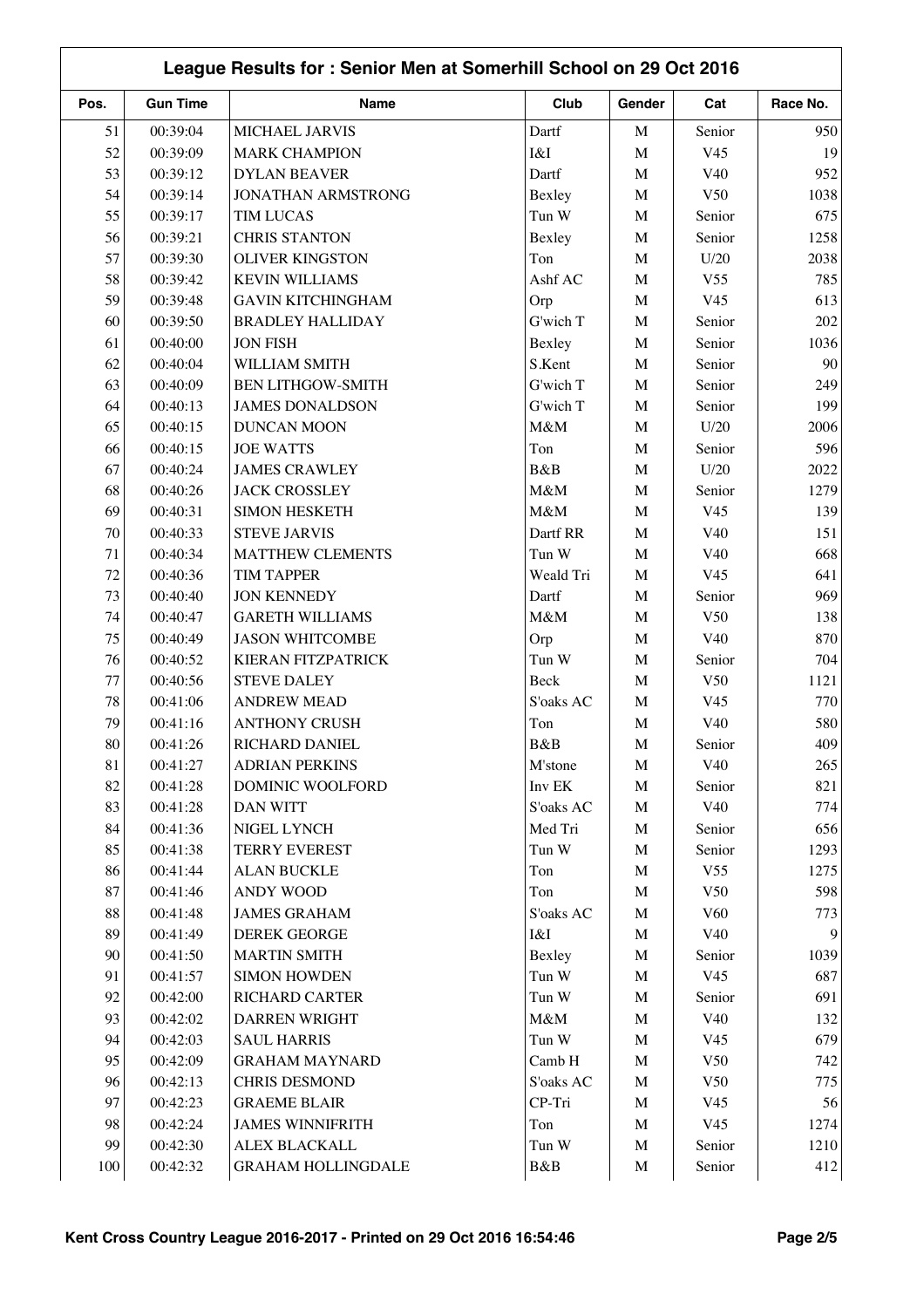| League Results for: Senior Men at Somerhill School on 29 Oct 2016 |                 |                         |            |             |                 |           |
|-------------------------------------------------------------------|-----------------|-------------------------|------------|-------------|-----------------|-----------|
| Pos.                                                              | <b>Gun Time</b> | Name                    | Club       | Gender      | Cat             | Race No.  |
| 101                                                               | 00:42:35        | <b>TERRY ROFFEY</b>     | Bexley     | $\mathbf M$ | Senior          | 1032      |
| 102                                                               | 00:42:38        | STUART WATERMAN         | Dartf      | $\mathbf M$ | Senior          | 949       |
| 103                                                               | 00:42:38        | <b>ALUN RODGERS</b>     | M&M        | $\mathbf M$ | V50             | 137       |
| 104                                                               | 00:42:38        | <b>ANDREW ARCHER</b>    | I&I        | M           | V <sub>45</sub> | 1         |
| 105                                                               | 00:42:45        | <b>DANIEL CRUSH</b>     | Ton        | M           | V40             | 581       |
| 106                                                               | 00:42:48        | <b>JOHN TRACEY</b>      | S.Kent     | $\mathbf M$ | V <sub>45</sub> | 91        |
| 107                                                               | 00:42:50        | <b>TONY PIPER</b>       | Dartf RR   | M           | V50             | 152       |
| 108                                                               | 00:42:58        | <b>RICHARD BYFORD</b>   | B&B        | $\mathbf M$ | Senior          | 398       |
| 109                                                               | 00:43:09        | <b>LEE MACAFEE</b>      | <b>RRM</b> | $\mathbf M$ | Senior          | 172       |
| 110                                                               | 00:43:11        | <b>MATTHEW CLARK</b>    | Tun W      | $\mathbf M$ | V <sub>45</sub> | 699       |
| 111                                                               | 00:43:15        | <b>DANNY EASTON</b>     | Orp        | $\mathbf M$ | V <sub>45</sub> | 619       |
| 112                                                               | 00:43:19        | <b>ADRIAN MOODY</b>     | M&M        | $\mathbf M$ | V50             | 134       |
| 113                                                               | 00:43:23        | <b>GLEN ABEL</b>        | S.Kent     | $\mathbf M$ | V <sub>45</sub> | 80        |
| 114                                                               | 00:43:24        | <b>LEIGH HARRIS</b>     | Weald Tri  | $\mathbf M$ | V40             | 634       |
| 115                                                               | 00:43:26        | <b>SIMON NEVILLE</b>    | G'wich T   | $\mathbf M$ | V <sub>50</sub> | 215       |
| 116                                                               | 00:43:32        | <b>DARREN CREW</b>      | Folk       | $\mathbf M$ | V <sub>45</sub> | 1090      |
| 117                                                               | 00:43:38        | <b>ROBERT FURSEY</b>    | M&M        | $\mathbf M$ | V50             | 143       |
| 118                                                               | 00:43:42        | <b>JERRY CARNELL</b>    | Camb H     | $\mathbf M$ | V <sub>60</sub> | 738       |
| 119                                                               | 00:43:56        | <b>JACK O'SULLIVAN</b>  | clubchange | $\mathbf M$ | V <sub>45</sub> | 1277      |
| 120                                                               | 00:43:58        | <b>MARK CROSS</b>       | Camb H     | $\mathbf M$ | V <sub>55</sub> | 732       |
| 121                                                               | 00:44:02        | PETER BUTLER            | Dartf RR   | $\mathbf M$ | V <sub>55</sub> | 292       |
| 122                                                               | 00:44:07        | <b>MARK ASHBY</b>       | Camb H     | $\mathbf M$ | V <sub>50</sub> | 745       |
| 123                                                               | 00:44:11        | NICK MARSDEN            | Bexley     | M           | V50             | 1034      |
| 124                                                               | 00:44:14        | <b>CHRIS EVERETT</b>    | Ton        | $\mathbf M$ | U/20            | 2046      |
| 125                                                               | 00:44:15        | PAUL O'GRADY            | Orp        | $\mathbf M$ | V <sub>45</sub> | 608       |
| 126                                                               | 00:44:21        | <b>ANDREW LAWES</b>     | B&B        | M           | V <sub>60</sub> | 977       |
| 127                                                               | 00:44:28        | RONAN DONOHUE           | Ashf AC    | $\mathbf M$ | V40             | 1298      |
| 128                                                               | 00:44:30        | <b>KEVIN FREEMAN</b>    | CP-Tri     | $\mathbf M$ | V <sub>45</sub> | 63        |
| 129                                                               | 00:44:34        | RICHARD ALLEN           | Weald Tri  | $\mathbf M$ | Senior          | 622       |
| 130                                                               | 00:44:37        | <b>GEOFF TURNER</b>     | Tun W      | M           | V50             | 689       |
| 131                                                               | 00:44:39        | <b>DARREN HARGER</b>    | I&I        | M           | V40             |           |
| 132                                                               | 00:44:49        | <b>JON HUNTER</b>       | Bexley     | $\mathbf M$ | V50             | 1040      |
| 133                                                               | 00:44:50        | <b>GARETH WILLIAMS</b>  | Weald Tri  | $\mathbf M$ | V40             | 640       |
| 134                                                               | 00:44:53        | <b>CULLEN O'DONNELL</b> | Dartf      | M           | V <sub>45</sub> | 956       |
| 135                                                               | 00:44:56        | <b>GEORGE HARRIS</b>    | Tun W      | $\mathbf M$ | V40             | 673       |
| 136                                                               | 00:44:58        | DAVE THORNBY            | M'stone    | M           | V65             | 272       |
| 137                                                               | 00:45:00        | PAUL BARTLETT           | Folk       | M           | V40             | 1084      |
| 138                                                               | 00:45:07        | MICK BROCKWELL          | Orp        | M           | V50             | 610       |
| 139                                                               | 00:45:13        | <b>SIMON HOLFORD</b>    | Tun W      | M           | V <sub>45</sub> | 677       |
| 140                                                               | 00:45:15        | <b>CLEM DIXON</b>       | Camb H     | $\mathbf M$ | V <sub>55</sub> | 727       |
| 141                                                               | 00:45:15        | <b>MAX BRUHART</b>      | M'stone    | M           | Senior          | 270       |
| 142                                                               | 00:45:16        | <b>JOSH BAKER</b>       | G'wich T   | $\mathbf M$ | Senior          | 192       |
|                                                                   |                 |                         |            |             |                 |           |
| 143                                                               | 00:45:20        | <b>CHRIS GOSDEN</b>     | Bexley     | $\mathbf M$ | V50             | 1041      |
| 144                                                               | 00:45:25        | <b>GARY JONES</b>       | Weald Tri  | M           | V50             | 620<br>58 |
| 145                                                               | 00:45:36        | JOHN BUCHANAN           | CP-Tri     | M           | Senior          |           |
| 146                                                               | 00:45:47        | <b>JON IVES</b>         | Dartf      | $\mathbf M$ | V <sub>45</sub> | 945       |
| 147                                                               | 00:45:58        | PAUL MUNDAY             | Med Tri    | M           | V <sub>45</sub> | 653       |
| 148                                                               | 00:46:00        | <b>JAMES WILLINGHAM</b> | Orp        | M           | V40             | 612       |
| 149                                                               | 00:46:22        | PAUL SPARKS             | Med Tri    | $\mathbf M$ | V <sub>45</sub> | 657       |
| 150                                                               | 00:46:28        | <b>SAM KAVANAGH</b>     | G'wich T   | M           | Senior          | 208       |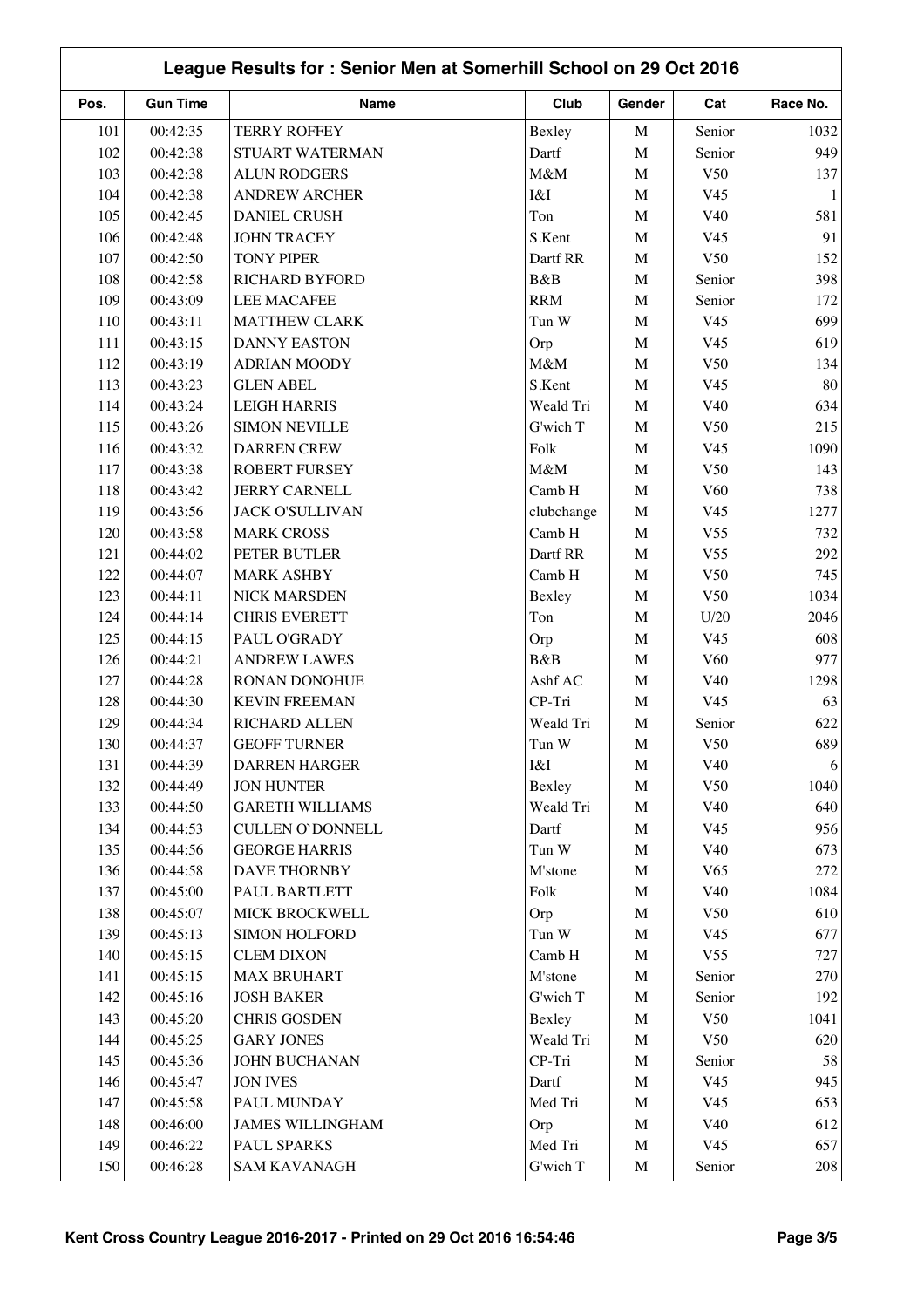| League Results for: Senior Men at Somerhill School on 29 Oct 2016 |                 |                         |            |             |                 |            |
|-------------------------------------------------------------------|-----------------|-------------------------|------------|-------------|-----------------|------------|
| Pos.                                                              | <b>Gun Time</b> | Name                    | Club       | Gender      | Cat             | Race No.   |
| 151                                                               | 00:46:29        | <b>SEAN RODWELL</b>     | <b>RRM</b> | $\mathbf M$ | Senior          | 938        |
| 152                                                               | 00:46:29        | <b>ADRIAN DONNELLY</b>  | M&M        | $\mathbf M$ | V <sub>45</sub> | 146        |
| 153                                                               | 00:46:31        | WILL WITHECOMBE         | Beck       | $\mathbf M$ | Senior          | 1133       |
| 154                                                               | 00:46:36        | <b>ROD HARRINGTON</b>   | B&B        | $\mathbf M$ | V50             | 469        |
| 155                                                               | 00:46:48        | <b>TOBIN BIRD</b>       | Ton        | $\mathbf M$ | V <sub>45</sub> | 1269       |
| 156                                                               | 00:46:59        | <b>CHRIS HALL</b>       | CP-Tri     | $\mathbf M$ | V40             | 65         |
| 157                                                               | 00:47:04        | <b>ANDY BROWN</b>       | Bexley     | $\mathbf M$ | V50             | 1030       |
| 158                                                               | 00:47:06        | <b>CHRIS DELLOW</b>     | Dartf RR   | $\mathbf M$ | V60             | 163        |
| 159                                                               | 00:47:08        | NICHOLAS CORRY          | B&B        | $\mathbf M$ | V40             | 466        |
| 160                                                               | 00:47:16        | <b>ED SIMPSON</b>       | G'wich T   | $\mathbf M$ | V50             | 220        |
| 161                                                               | 00:47:20        | NEIL GOODFELLOW         | Weald Tri  | $\mathbf M$ | V40             | 626        |
| 162                                                               | 00:47:22        | <b>BRIAN BUCKWELL</b>   | Ton        | $\mathbf M$ | V60             | 576        |
| 163                                                               | 00:47:27        | MICHAEL RUSSELL         | Tun W      | $\mathbf M$ | V50             | 702        |
| 164                                                               | 00:48:03        | <b>STEVE LAWRENCE</b>   | Bexley     | $\mathbf M$ | V40             | 1028       |
| 165                                                               | 00:48:34        | DANIEL COOK             | Tun W      | $\mathbf M$ | Senior          | 701        |
| 166                                                               | 00:48:42        | <b>IAN MCCARTHY</b>     | Camb H     | $\mathbf M$ | V <sub>60</sub> | 731        |
| 167                                                               | 00:48:57        | <b>DUNCAN RALPH</b>     | Ton        | $\mathbf M$ | V50             | 590        |
| 168                                                               | 00:49:10        | MEL TAYLOR              | Tun W      | $\mathbf M$ | V <sub>50</sub> | 1295       |
| 169                                                               | 00:49:34        | PHIL GURNETT            | <b>RRM</b> | $\mathbf M$ | Senior          | 174        |
| 170                                                               | 00:49:45        | NIGEL BULMER            | B&B        | $\mathbf M$ | V50             | 976        |
| 171                                                               | 00:49:49        | <b>NICK PIERCE</b>      | Tun W      | $\mathbf M$ | V <sub>60</sub> | 1211       |
| 172                                                               | 00:49:54        | SEBASTIAN ZENTGRAF      | G'wich T   | $\mathbf M$ | Senior          | 228        |
| 173                                                               | 00:49:56        | <b>JASON BROWNE</b>     | Dartf      | $\mathbf M$ | V <sub>40</sub> | 947        |
|                                                                   |                 |                         |            |             |                 |            |
| 174                                                               | 00:50:01        | <b>SCOTT SHURMER</b>    | M'stone    | $\mathbf M$ | V <sub>45</sub> | 260<br>697 |
| 175                                                               | 00:50:06        | PETER RICHARDSON        | Tun W      | $\mathbf M$ | V <sub>65</sub> |            |
| 176                                                               | 00:50:23        | <b>ROBIN CAVE</b>       | G'wich T   | $\mathbf M$ | V50             | 196        |
| 177                                                               | 00:50:32        | TONY JOHNSON            | Bexley     | $\mathbf M$ | V <sub>45</sub> | 1042       |
| 178                                                               | 00:50:35        | <b>ANDY PAGE</b>        | Tun W      | $\mathbf M$ | V50             | 695        |
| 179                                                               | 00:50:42        | <b>ANDREW SMITH</b>     | Folk       | $\mathbf M$ | V <sub>45</sub> | 1109       |
| 180                                                               | 00:50:42        | <b>BOHDAN RAINCZUK</b>  | M'stone    | M           | V <sub>55</sub> | 269        |
| 181                                                               | 00:50:49        | <b>DARREN O'BRIEN</b>   | Camb H     | $\mathbf M$ | V40             | 749        |
| 182                                                               | 00:51:14        | <b>SCOTT BULMER</b>     | B&B        | $\mathbf M$ | U/20            | 2037       |
| 183                                                               | 00:51:22        | MITCH COOKE             | CP-Tri     | $\mathbf M$ | V <sub>45</sub> | 59         |
| 184                                                               | 00:51:50        | <b>CARL SHAWCROSS</b>   | Med Tri    | $\mathbf M$ | V <sub>45</sub> | 662        |
| 185                                                               | 00:53:01        | <b>KEN BAKSH</b>        | Beck       | $\mathbf M$ | V60             | 1126       |
| 186                                                               | 00:53:11        | <b>COLIN RICKETTS</b>   | Tun W      | $\mathbf M$ | V50             | 688        |
| 187                                                               | 00:53:33        | <b>GARY O'REILLY</b>    | Tun W      | $\mathbf M$ | V <sub>55</sub> | 1294       |
| 188                                                               | 00:53:49        | PHIL BROWN              | Bexley     | $\mathbf M$ | V <sub>55</sub> | 1044       |
| 189                                                               | 00:53:55        | <b>GRAHAME EKE</b>      | Folk       | $\mathbf M$ | V65             | 1080       |
| 190                                                               | 00:54:02        | <b>JOHN MURPHY</b>      | Camb H     | $\mathbf M$ | V <sub>55</sub> | 1288       |
| 191                                                               | 00:54:30        | ROY KNIGHT              | Dartf RR   | $\mathbf M$ | V65             | 154        |
| 192                                                               | 00:54:30        | IAN WILMOTT             | Dartf RR   | $\mathbf M$ | V <sub>45</sub> | 709        |
| 193                                                               | 00:54:31        | FREDERICK STREATHFIELD  | Larkf      | $\mathbf M$ | V60             | 1268       |
| 194                                                               | 00:54:37        | <b>FRANK MASON</b>      | S'oaks AC  | $\mathbf M$ | V <sub>55</sub> | 771        |
| 195                                                               | 00:54:47        | <b>JASON BEANEY</b>     | I&I        | $\mathbf M$ | V <sub>55</sub> | 14         |
| 196                                                               | 00:55:03        | <b>ANDY SMALL</b>       | Beck       | $\mathbf M$ | V <sub>55</sub> | 1117       |
| 197                                                               | 00:55:16        | <b>SCOTT BARTLETT</b>   | Bexley     | $\mathbf M$ | V <sub>45</sub> | 1047       |
| 198                                                               | 00:55:34        | <b>MAURICE MARCHANT</b> | Ton        | $\mathbf M$ | V65             | 586        |
| 199                                                               | 00:55:46        | DAVID CROCKWELL         | CP-Tri     | $\mathbf M$ | V <sub>55</sub> | 60         |
| 200                                                               | 00:55:58        | <b>MARK NEWELL</b>      | Camb H     | $\mathbf M$ | V <sub>55</sub> | 735        |